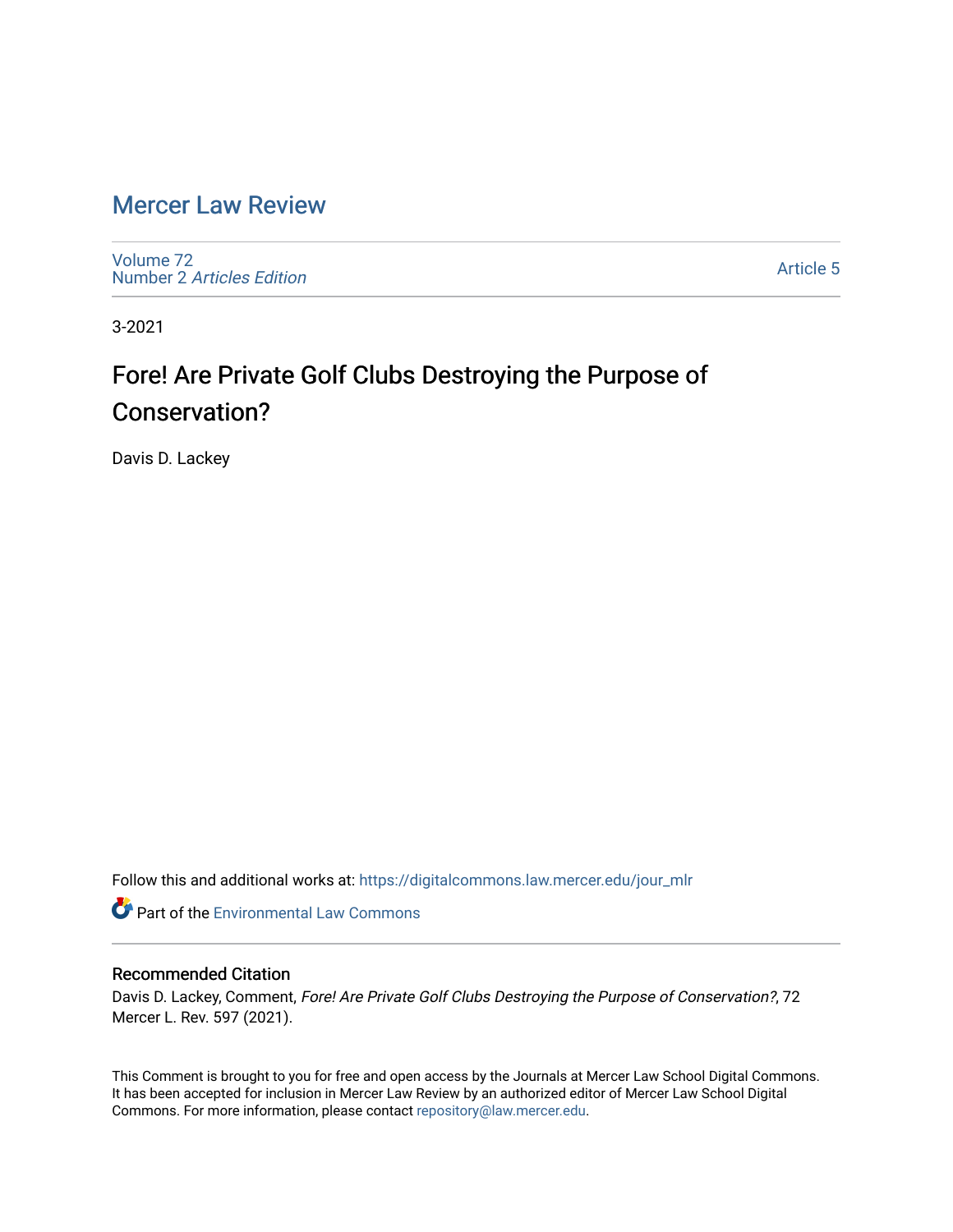# *Fore! Are Private Golf Clubs Destroying the Purpose of Conservation?* **\***

#### I. INTRODUCTION

### *A. The Savannah River Region*

The heart of the Savannah River cuts right through the Augusta region, inhabiting various species of wildlife. Stretching from the Blue Ridge Mountains to the Atlantic Ocean, the Savannah River plays an important role in the Georgia and South Carolina economy. The robust ecosystem creates a thriving tourist industry, which provides several outdoor recreational experiences designed for people of all ages.1

Folks venture from across the country to explore the scenic rivers and trails nestled in the Augusta territory. Hiking, kayaking, canoeing, and mountain biking are just a few activities this area provides for the experienced outdoorsman and the novice adventurer.2 The Savannah River region is a safe haven for migrating birds as it offers secure nesting grounds.3 Because of this, a diverse presence of wildlife inhabits the banks of the Savannah River and the surrounding areas, which provides for bird watching opportunities and tours.4 Beautiful wildflowers cloak the edges of the streams and brooks that meander through the area, affording beautiful scenery for walking or kayaking.

597

<sup>\*</sup>I would first like to thank my faculty advisor, Professor Monica Roudil, for assisting me throughout the drafting stages and providing valuable comments and critiques. I also want to thank my wife, Abigail Lackey, for her constant support and encouragement.

<sup>1</sup> The Savannah River offers visitors a large amount of opportunities to get outdoors and get on the water. *See Augusta Sports & Outdoors*, VISIT AUGUSTA, https://www.visitaugusta.com/things-to-do/sports-outdoors/ (last visited Oct. 27, 2020). <sup>2</sup> *Id*.

<sup>3</sup> *Nature on the Augusta Canal*, AUGUSTA CANAL NATIONAL HERITAGE AREA, https://augustacanal.com/nature.php (last visited Oct. 27, 2020).

<sup>4</sup> *Id*.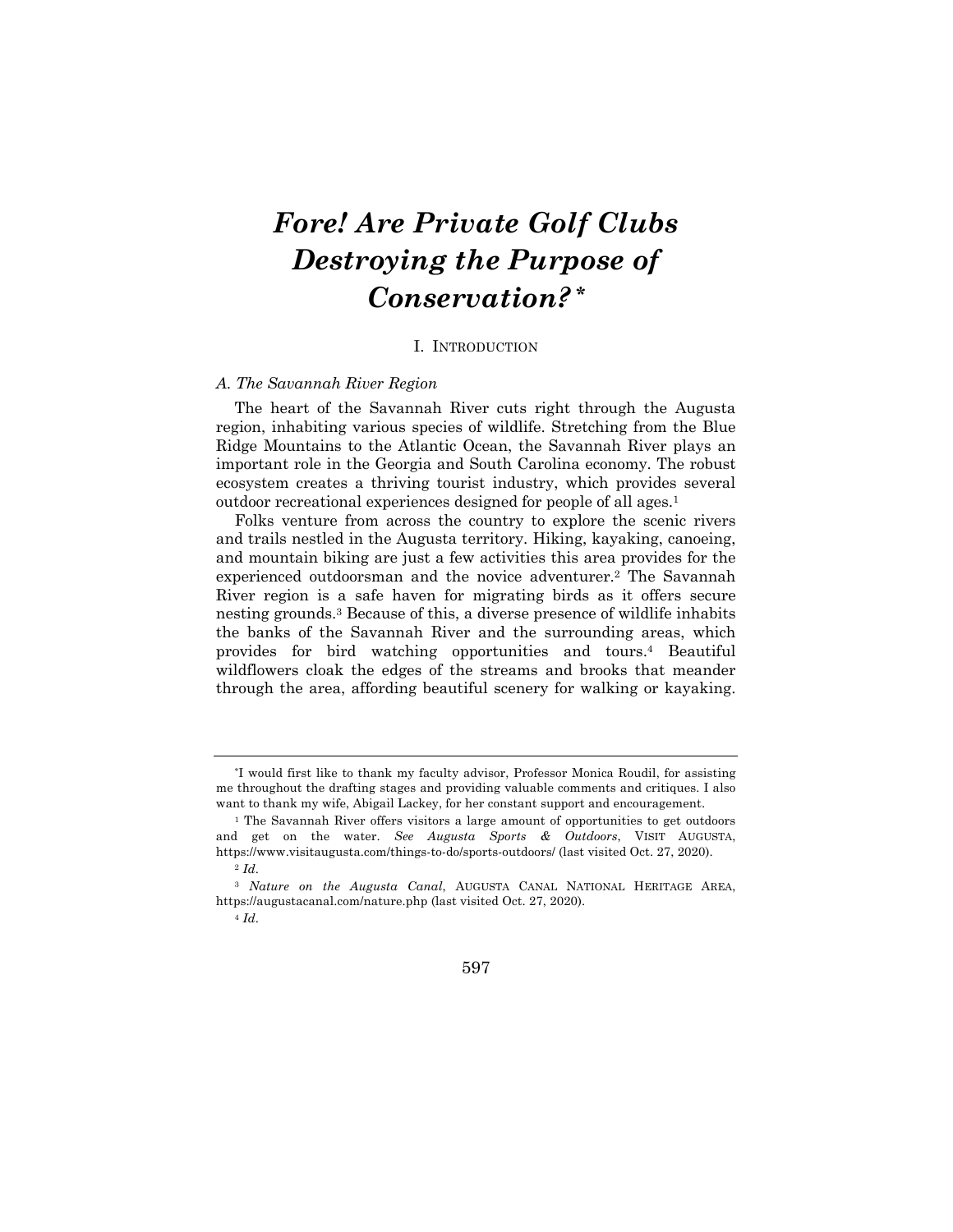Additionally, alligators, coyotes, and other predators have been known to roam the area.<sup>5</sup>

Conservation has played a crucial role in the Augusta region by preserving wildlife areas and protecting endangered species. The Central Savannah River and Land Trust ("the River Trust") has been a key player for conservation along the Savannah River.6 The River Trust has worked with the Georgia Greenspace Program to preserve thousands of acres in the Savannah River region.7 Some of the projects the River Trust has worked on are the Greystone Preserve, which is a  $262$  acre preserve in North Augusta,<sup>8</sup> as well as the Savannah River Greenway, which encompasses 150 miles of pathways for people to bike, walk and run.<sup>9</sup> With projects like these, the River Trust's goal is to preserve at least twenty percent of the wildlife areas in urban areas surrounding the Augusta area.<sup>10</sup>

#### *B. Champions*

Where the Georgia state line begins to descend upon the "low country" of South Carolina lays the little town of Evans, Georgia. The quaint, charming city of Evans radiates with southern hospitality. Just minutes away from Augusta, the Evans area attracts an influx of visitors, fans, and tourists during the week of the Masters Golf Tournament, which is played annually at the Augusta National Golf Club.

With a rich golf culture, coupled with a range of outdoor activities, it isn't a surprise that resorts in the Evans/Augusta area have had tremendous success in attracting visitors. However, in the wake of the Internal Revenue Service's ("the IRS") recent aggressive stance towards conservation easement transactions, one golf club battled the IRS on a challenged charitable conservation contribution.

<sup>5</sup> *Id*.

<sup>6</sup> *Saving our Community, Once Acre at a Time*, CENTRAL SAVANNAH RIVER LAND TRUST, https://csrlt.org/ (last visited Oct. 27, 2020).

<sup>7</sup> *The Savannah River Greenway*, CENTRAL SAVANNAH RIVER LAND TRUST, https://csrlt.org/land/savannahrivergreenway/ (last visited Oct. 27, 2020).

<sup>8</sup> The Greystone Preserver, North Augusta, SC, Central Savannah River Land Trust, https://csrlt.org/land/greystone/ (last visited Oct. 27, 2020).

<sup>9</sup> *The Savannah River Greenway*, CENTRAL SAVANNAH RIVER LAND TRUST, https://csrlt.org/land/savannahrivergreenway/ (last visited Oct. 27, 2020).

<sup>10</sup> *Id*.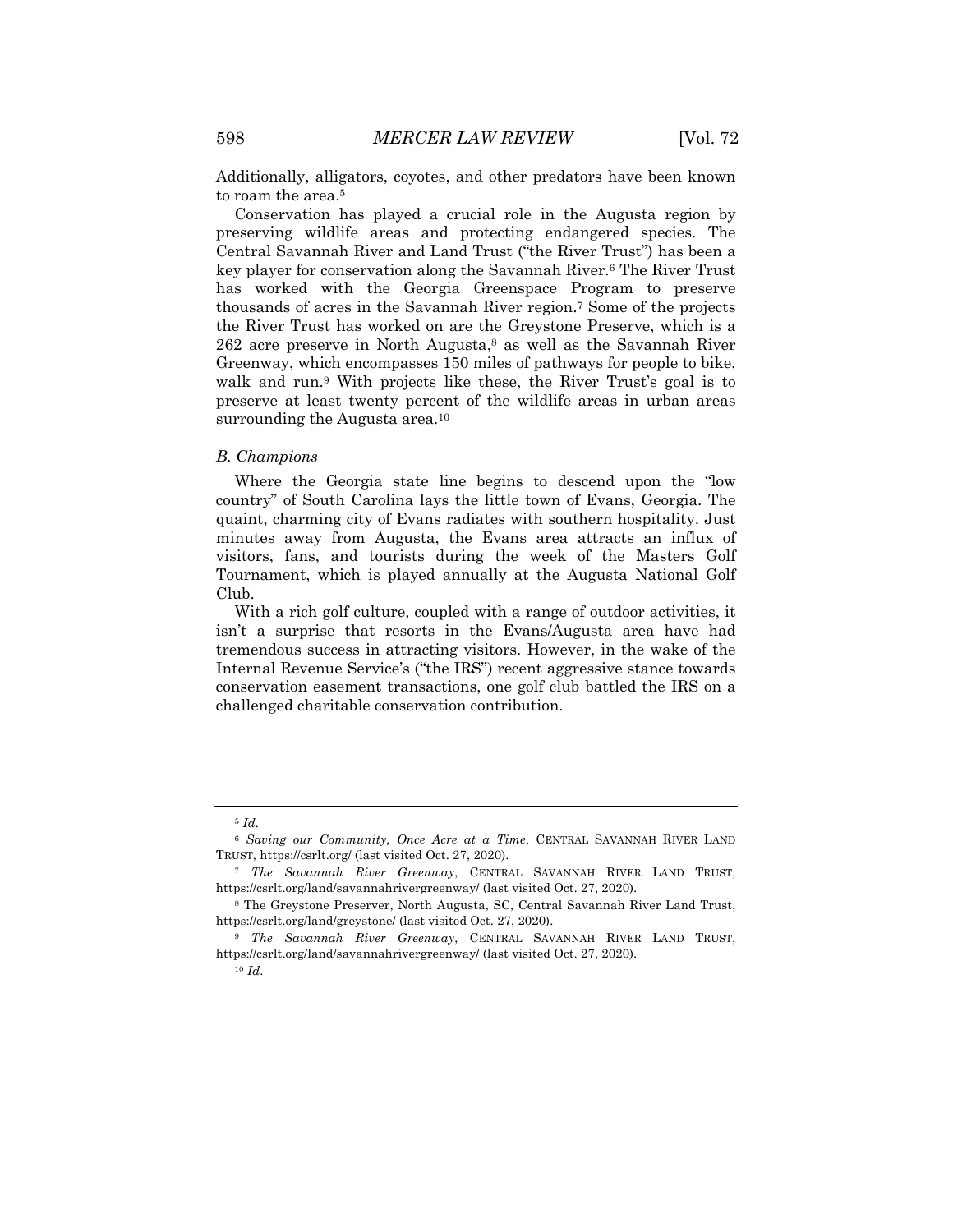Champions Retreat Golf Founders, LLC ("Champions") built<sup>11</sup> and established a golf course in 2005.12 However, the Pollard Land Company ("Pollard") previously owned the land. Pollard originally owned nearly 2,000 acres of undeveloped land that backed up to the Savannah River. The land was situated 13 miles north of Augusta. In 2002, Pollard conveyed some of the undeveloped land, approximately 463 acres, to Champions. When the golf course finally opened up in 2005, the course was only available to its club members and their guests. To this day, the course nevertheless remains private, restricted to its club members.

Of the 463 acres conveyed to Champions, the golf course only covered two-thirds of the property. Champions sold 66 lots for future home sites on the west side of the golf course (opposite direction of the Savannah River). For individuals to access the course and the home sites, they must enter through a single security entrance that is controlled by staff around the clock.

About fifty-seven acres of Champions' land remains undeveloped, largely entailing wetlands, marshes, and dense forests. Within this portion lies the Little River, which is a smaller waterway spinning off of the Savannah River. Germain Island rests in between this fork in the river. Germain Island, while for the most part is still undeveloped, includes six holes of the golf course.

During the recession of 2009, Champions' golf course was fraught with financial hardships. Seeking refuge from the recession, Champions contributed 348 of its 468 acres to the North American Land Trust ("the Trust") for the purpose of claiming a charitable deduction.13 What enticed Champions to contribute this conservation easement was a Tax Court decision<sup>14</sup> that "allow[ed] a charitable deduction for a conservation easement over a golf course property."15

The easement property here, consisting of 348 acres, included the golf course, driving range, and undeveloped land, but excluded the golf course buildings and parking lots. A vast number of species, including some rare plants and animals, reside on the property.16 Two important rare species native to the property are the southern fox squirrel and the

<sup>11</sup> The three nine-hole courses were designed by none other than Gary Player, Jack Nicklaus, and Arnold Palmer. Champions Retreat Golf Founders, LLC v. Comm'r of IRS, 959 F.3d 1033, 1034 (11th Cir. 2020).

<sup>12</sup> *Id*. at 1034.

<sup>13</sup> *Id.* at 1035.

<sup>14</sup> *Id*. *See*, Kiva Dunes Conservation, LLC v. Commissioner, T.C. Memo. 2009–15 (2009).

<sup>15</sup> *Id*. at 1035.

<sup>16</sup> *Id*. at 1034.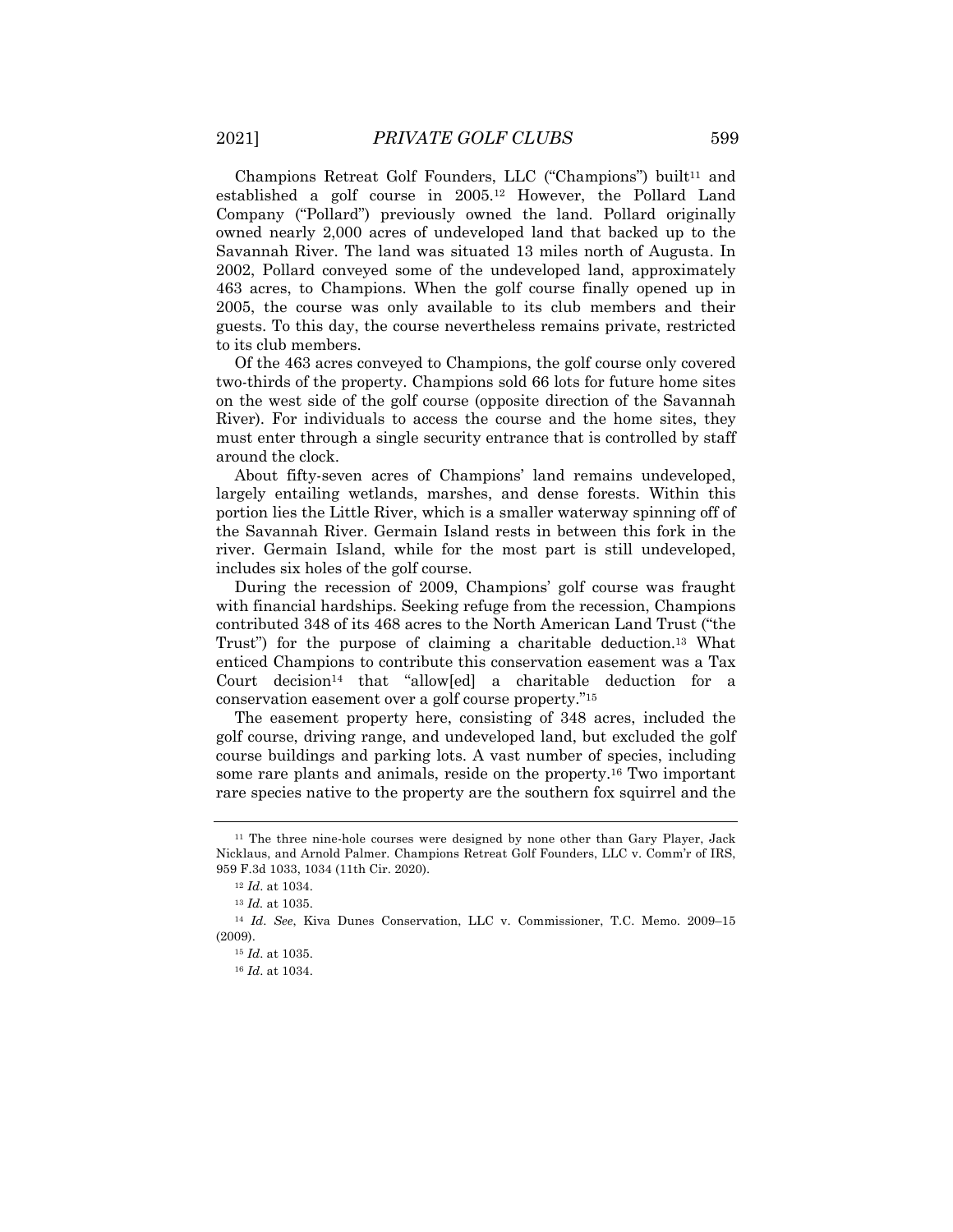denseflower knotweed. There is also a significant amount of birds that dwell on the easement property, although some are perhaps migratory or seasonal.17 The public cannot access the easement property, but the public that enjoys watersports like kayaking can view the property from the Little River and Savannah River.18

As a result of this contribution, Champions claimed a charitable deduction.19 The IRS denied the deduction and litigation ensued.20

# II. THE FOUNDATION AND HISTORY OF § 170(H)

#### *A. Scope of Article*

Undoubtedly, anyone who has ever stumbled across I.R.C. § 170 ("\\$ 170")<sup>21</sup> and the pertaining regulations knows that  $\S 170$  is a complex statute. The purpose of this Comment is to provide a broad sweeping, birds-eye-view narrative concerning a specific subsection of § 170. More precisely, the principal goal is to analyze what it means to make a contribution for conservation purposes under  $\S 170(h)(4)$ . This article seeks to raise important questions about the purpose of conservation easements as well as provide a practical discourse regarding the application of the Code.

This Comment involves three cases that contain similar facts. Each case involves a private golf course and a conservation easement. However, each court adopts a different approach. One of the objectives of this Comment is to analyze the framework of  $\S 170(h)$  while dissecting each court's approach to applying the Tax Code ("the Code") and Treasury Regulations.

# *B. History of § 170(h)*

The original language of the charitable deduction provided in the War Income Tax Revenue Act of 1917 read as follows:

Contributions or gifts actually made within the year to corporations or associations organized and operated exclusively for religious, charitable, scientific, or educational purposes, or to societies for the prevention of cruelty to children or animals, no part of the net income of which inures to the benefit of any private stockholder or individual, to an amount not in excess of fifteen per centum of the

<sup>17</sup> *Id*. at 1037.

<sup>18</sup> *Id*. at 1034–35.

<sup>19</sup> *Id*. at 1035.

<sup>20</sup> *Id*.

<sup>21</sup> I.R.C. § 170.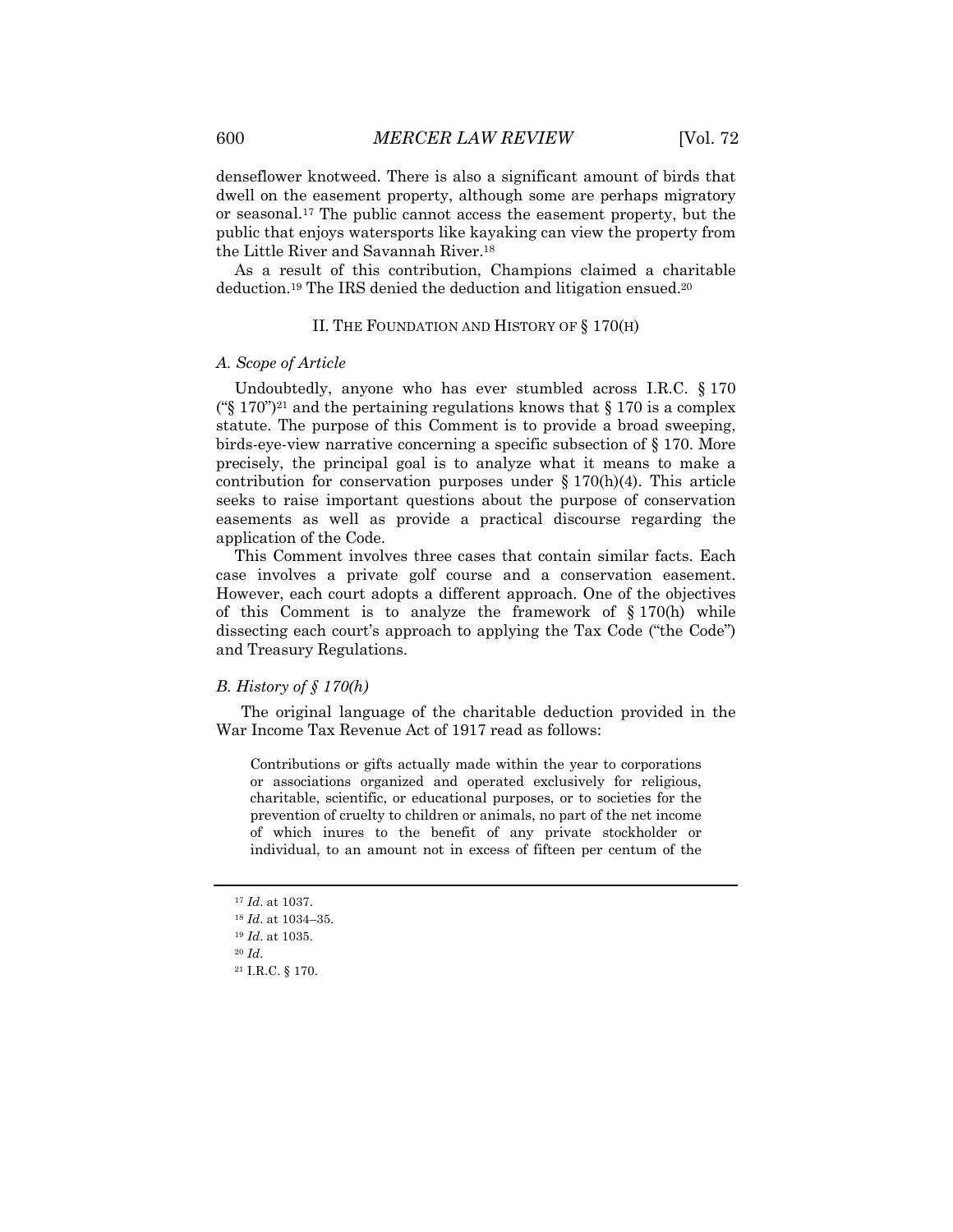taxpayer's taxable net income as computed without the benefit of this paragraph. Such contributions or gifts shall be allowable as deduction only if verified under rules and regulations prescribed by the Commissioner of Internal Revenue, with the approval of the Secretary of the Treasury.22

It wasn't until 1954, however, that Congress decided to renumber the charitable contribution deduction statute to its current position of § 170.23 Along with the numerical reorganization of § 170, this was the first time Congress extended such generous deductions to encourage the American people to make charitable contributions.24 The language from the 1954 Tax Code regarding  $\S 170(h)(1)$  provided: "For purposes of subsection  $(f)(3)(B)(iii)$ , the term 'qualified conservation contribution' means a contribution— $(A)$  of a qualified real property interest,  $(B)$  to a qualified organization, (C) exclusively for conservation purposes."25 The 1954 Code then provides in § 170(h)(4)(A) the definition of conservation purpose:

(A) For purposes of this subsection, the term "conservation purpose" means—(i) the preservation of land areas for outdoor recreation by, or the education of, the general public, (ii) the protection of a relatively natural habitat of fish, wildlife, or plants, or similar ecosystem, (iii) the preservation or open space (including farmland and forest land) where such preservation is (I) for the scenic enjoyment of the general public, or (II) pursuant to a clearly delineated Federal, State, or local governmental conservation policy, and will yield a significant public benefit, or (iv) the preservation of an historically important land area or a certified historic structure.26

For the most part, the four conservation purposes listed above under § 170(h)(4) have remained the same for the last sixty plus years. In a 1980 Senate Report regarding § 170, the language offers insight to the purpose behind the enactment of § 170.

The committee believes that the preservation of our country's natural resources and cultural heritage is important, and the committee

 $22$  For an excellent overview of the history and statutory amendments made to § 170, *see* Vada Waters Lindsey, *The Charitable Contribution Deduction: A Historical Review and A Look to the Future*, 81 Neb. L. Rev. 1056 at 1061 (2003) (citing War Income Tax Revenue Act of 1917, ch. 63, § 1201(2)).

<sup>23</sup> *Id*. at 1062.

<sup>24</sup> *Id*. at 1063.

<sup>25</sup> STEPHEN J. SMALL, THE FEDERAL TAX LAW OF CONSERVATION EASEMENTS A-1 (1997).

<sup>26</sup> *Id*.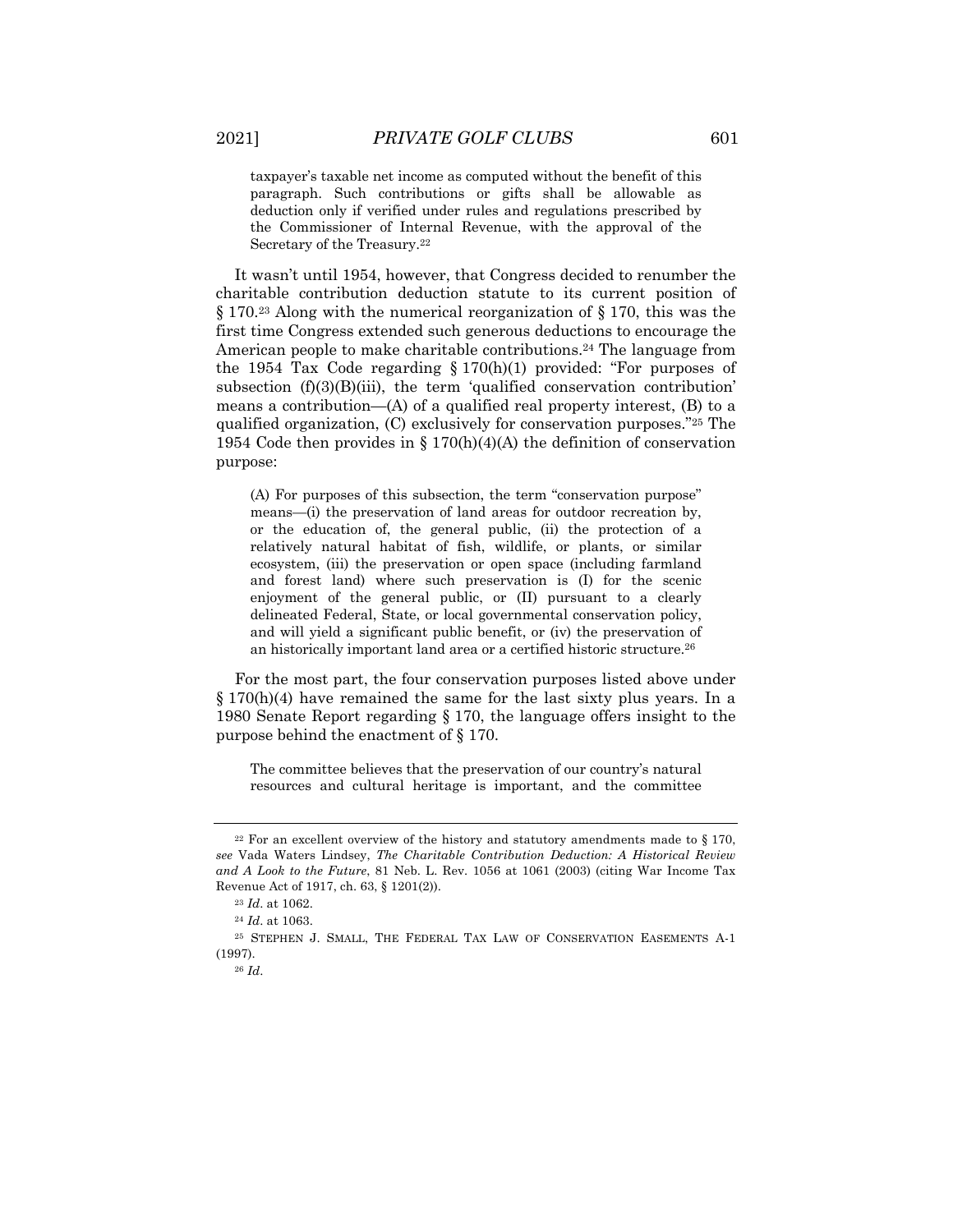recognizes that conservation easements now play an important role in preservation efforts. The committee also recognizes that it is not in the country's best interest to restrict or prohibit the development of all land areas and existing structures. Therefore, the committee believes that the provisions allowing deductions for conservation easements should be directed at the preservation of unique or otherwise significant land areas or structures.

In particular, the committee found it appropriate to expand the types of transfers which will qualify as deductible contributions in certain cases where the contributions are likely to further significant conservation goals without presenting significant potential for abuse. In addition, the committee bill would restrict the qualifying contributions where there is no assurance that the public benefit, if any, furthered by the contribution would be substantial enough to justify the allowance of a deduction.27

Under this lens, it is clear that Congress' primary purpose in enacting § 170(h) was to encourage individuals to make charitable donations of property in order to conserve land and protect wildlife. Conversely, it is also clear that Congress desires to eliminate any "potential for abuse" under § 170(h).

## *C. Operation of the Law*

Under  $\S 170(a)(1)$ , the general rule is that individual taxpayers are permitted to deduct the value of their charitable contributions made during the taxable year.<sup>28</sup> The Code is clear, however, under  $\S 170(f)(3)$ , that taxpayers are precluded from deducting the value of their gifts if the property that is being contributed is less than the taxpayer's total interest in the property.29 But, there is an exception under this rule, located in  $\S 170(f)(3)(B)(iii)$ . This allows taxpayers to deduct the value of a contribution, even if it is a partial interest in the property, if that property satisfies the requirements of a "qualified conservation contribution" under  $\S 170(h)(1).^{30}$  As stated above, a taxpayer has the burden of showing that the contribution is (1) a "qualified real property interest," (2) to a "qualified organization," and (3) "exclusively for conservation purposes."31 Once a taxpayer shows that these

<sup>27</sup> S. REP. NO. 96–1007, at 9–10 (1980).

<sup>28</sup> Butler v. Comm'r, 103 T.C.M. (CCH) 1359, 25 (T.C. 2012).

<sup>29</sup> *Id*.

<sup>30</sup> *Id*.

<sup>31</sup> *Id*.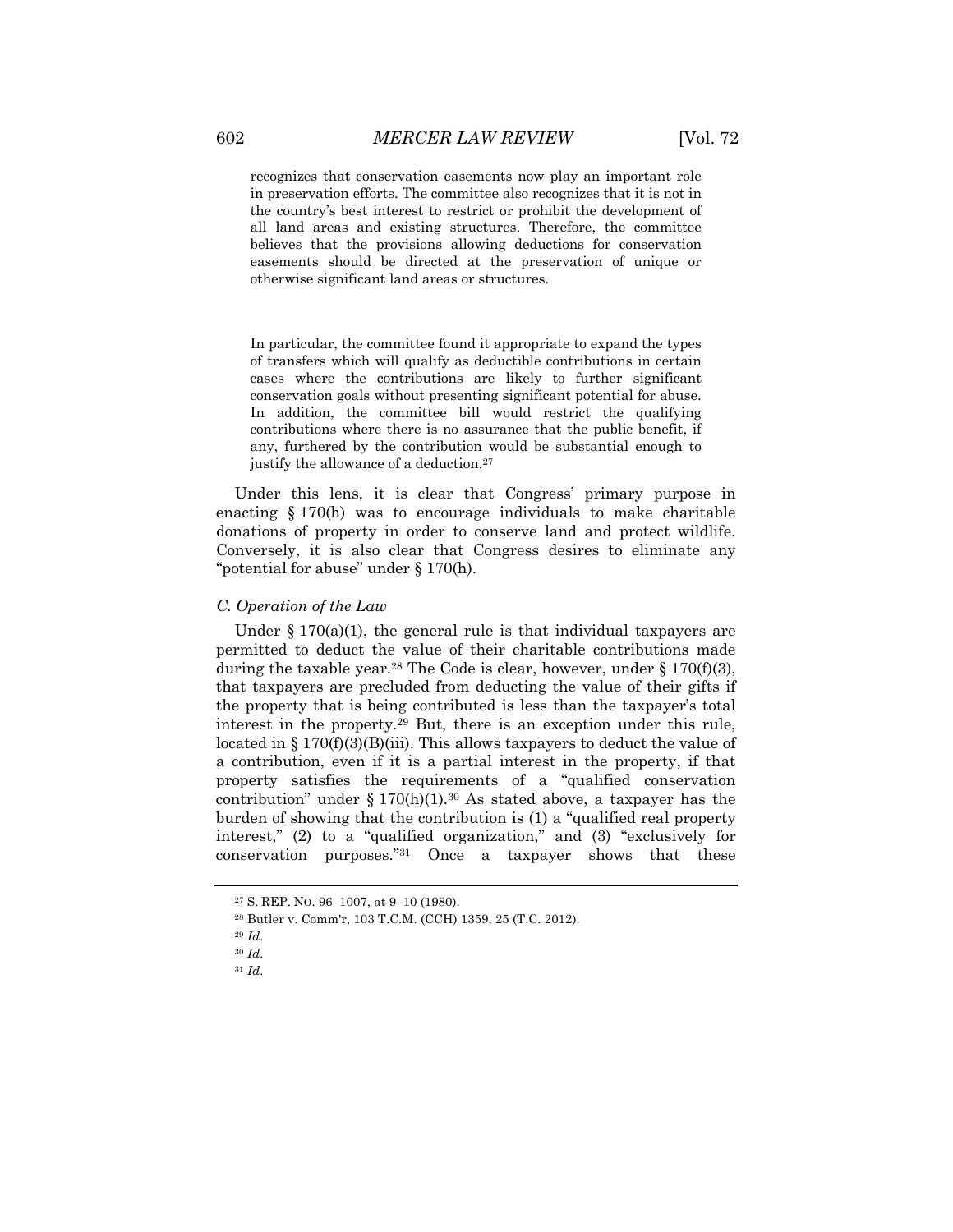requirements have been met, the contribution needs to fulfill the conditions under  $\S 170(h)(4)$  (conservation purposes) and  $\S 170(h)(5)$ (exclusively for conservation purposes).32 The contribution only needs to meet one of the contribution prerequisites under  $\S 170(h)(4)$  in order for the taxpayer to claim a deduction on the contribution.33

#### III. DISCUSSION

#### *A. Introduction*

This next section will explore several opinions that analyze I.R.C.  $\S 170(h)(4)$  as it applies specifically to easement property that includes golf courses. The analysis will focus on what facts the courts choose to emphasize and which ones they ignore in rendering their decision.

# *B. Court Opinions*

# **1. Atkinson v. Comm'r of Internal Revenue, 110 T.C.M (CCH) 550 (T.C. 2015)**

*Atkinson v. Comm'r* <sup>34</sup> involved two conservation easements that included golf courses.35 The St. James Plantation community, which lies south of Wilmington, North Carolina, was established in 1991, and it covers roughly ninety-one percent of the town of St. James.36 St. James Plantation consists of mostly residential areas, accompanied by facilities, including golf courses, and undeveloped land.37 There are only three roadways that enable patrons to enter the development.38 These roadways are gated and guarded by staff, and individuals must state the purpose of their visit to acquire entry. The St. James Plantation worked with the North American Land Trust ("the NALT") to establish easements over the property with the purpose to preserve the habitat and wildlife in the area.<sup>39</sup> These easements, along with all of the houses and businesses in St. James Plantation, can only be accessed on the road that maintains a gated entrance.40

<sup>32</sup> *Id*. at 26*.*

<sup>33</sup> *Id*.

<sup>34</sup> Atkinson v. Comm'r of Internal Revenue, 110 T.C.M. (CCH) 550 (T.C. 2015).

<sup>35</sup> *Id*. at 2.

<sup>36</sup> *Id*. at 5.

<sup>37</sup> *Id*.

<sup>39</sup> *Id*. at 6.

<sup>40</sup> *Id*. at 5.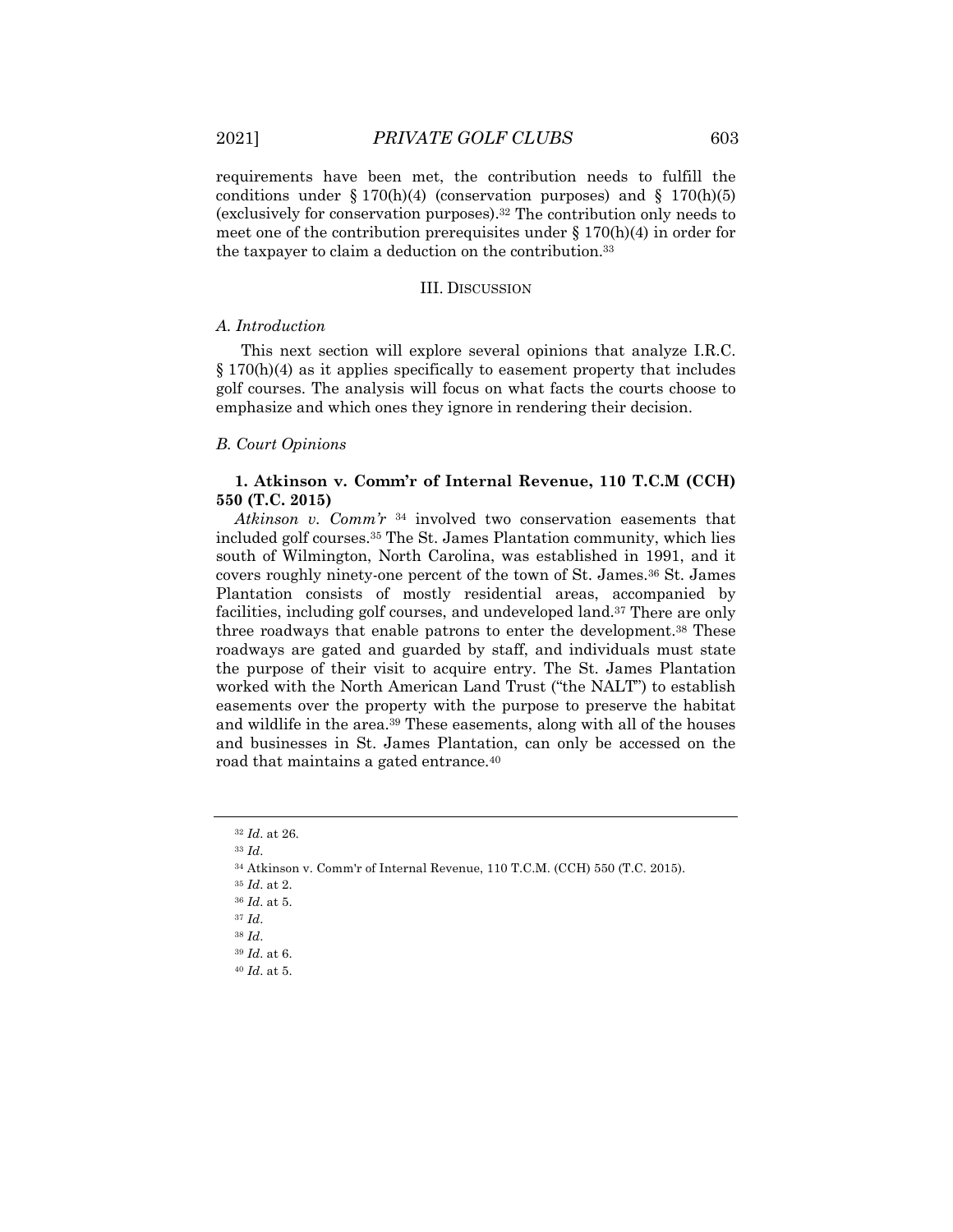#### *a. 2003 and 2005 Easements*

The two easements at issue here are almost identical and involve the same issues. There is a 2003 easement that encompassed a nine-hole portion of a golf course, known as the "Cate 9." The 2003 easement was conveyed to the NALT and covered roughly eighty acres. The easement property includes property on the nine-hole course, around the course, and is adjacent to residential property and wetlands. More precisely, the easement property consists of fairways, greens, tee boxes, ranges, rough, ponds, and wetland areas. Only five percent of the easement property includes wetlands, while approximately seventy percent of the property is devoted to the golf course.41

In 2005, another conservation easement was conveyed to the NALT, which included just under ninety-one acres.<sup>42</sup> The easement property encompasses almost all of the Reserve Club Golf Course. As with the 2003 easement, the 2005 easement property backs up to residential lots and includes tees, bunkers, fairways, greens, ponds, and wetlands. Here, however, the wetland area makes up almost thirty-eight percent of the easement property, while the golf course area only includes forty-two acres. The rest of the property (twenty percent) is labeled as "other."43

#### *b. Easement Terms*

The terms of both the 2003 and 2005 easements are almost identical.44 Both deeds include the same conservation purposes and reserved rights.45 The conservation purposes in the deeds are:

Preservation of the Conservation Area as a relatively natural habitat of fish, wildlife, or plants or similar ecosystem; and Preservation of the Conservation Area as open space which, if preserved, will advance a clearly delineated Federal, State or local governmental conservation policy and will yield a significant public benefit.46

Along with these terms, St. James Plantation retains the right to make changes to and operate the golf course, including engaging in certain construction to make these changes.47 More specifically, the easement permits excavating, digging, or replacing topsoil in order to

<sup>41</sup> *Id*. at 6–7.

<sup>42</sup> *Id*. at 13.

<sup>43</sup> *Id.* at 13–14; *See* Table 3.

<sup>44</sup> *Id*. at 14.

<sup>46</sup> *Id*. at 7.

<sup>47</sup> *Id*. at 8.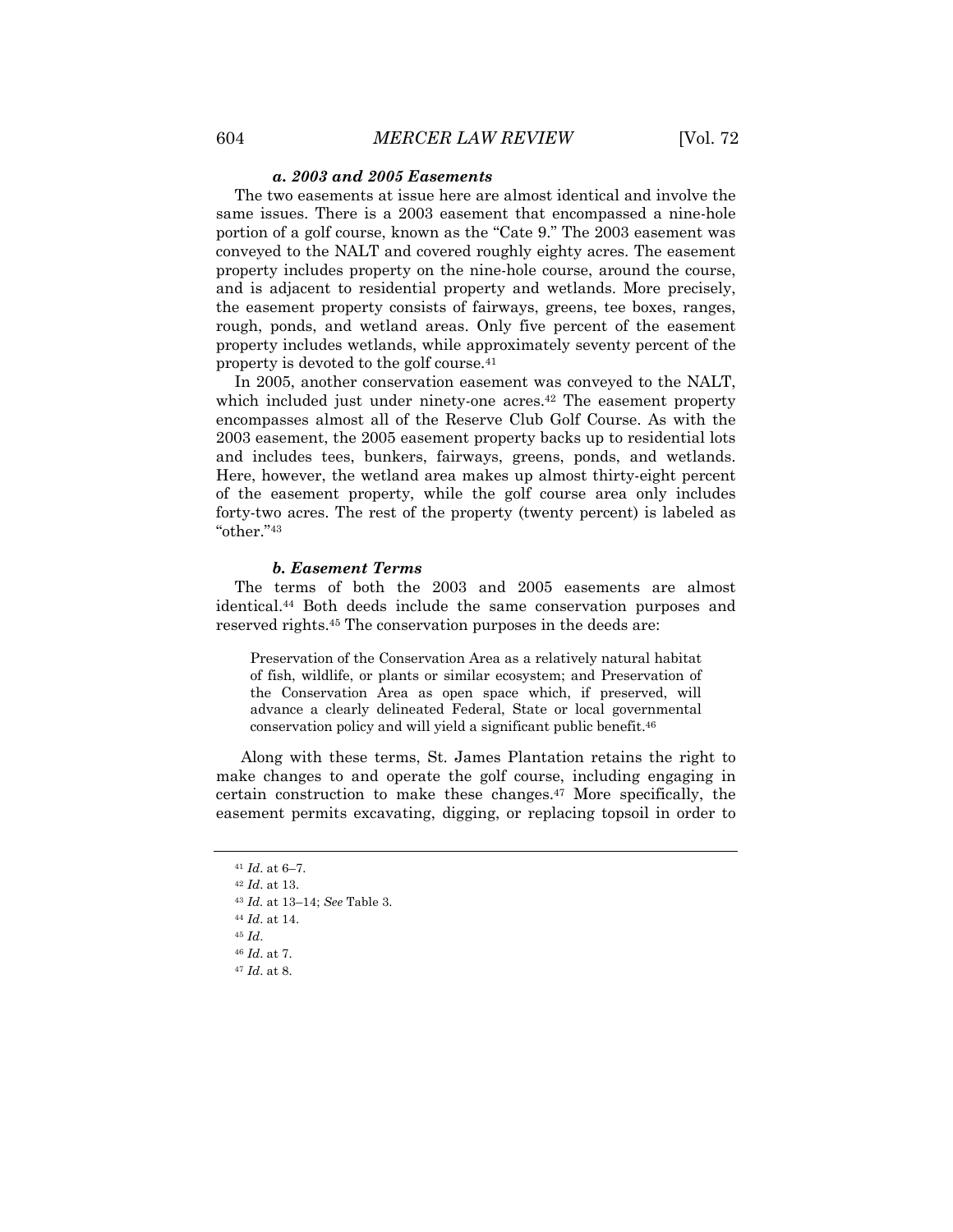maintain the course's sand traps and sod. Trees that are either on the course or within thirty feet of the course can also be removed if the removal is deemed suitable for the operation and maintenance of the course. The easement terms do not preclude the application of insecticides and other chemicals to the tee boxes, fairways, and rough.48 Lastly, St. James Plantation reserves the right to build and maintain stands for hunting or wildlife observation.49

#### *c. Wildlife on the Property*

There are also substantial similarities between the two properties regarding the species of wildlife inhabiting both properties. Interestingly, both properties lie within the Cape Fear Arch.50 This area has been labeled a biodiversity hotspot as it has the highest biological diversity compared to every other area on the Atlantic Coast north of Florida.51 A conservation biologist produced a report regarding the properties.52 Some of the species found on the easement properties were Fish Crows, Great Blue Herons, and American Kestrel. The golf course superintendent also noted that an American Alligator was occasionally seen on the course's ponds. Venus Flytraps, which are designated as a "Federal Species of Concern,"53 were also mentioned in the reports for both the 2003 and 2005 easement properties, but there were issues as to whether the Venus Flytraps were ever spotted on the 2003 property.54 Exclusively only to the 2005 easement property, the biologist saw the Eastern Fox Squirrel, which is designated as "significantly rare" by the state of North Carolina.55

#### *d. Opinion*

St. James Plantation took deductions for its charitable contribution equating to: \$5,223,000 for the 2003 easement property56 and \$2,657,500 for the 2005 easement property.57 After the IRS denied these deductions, St. James Plantation argued the contribution was made

 *Id*. at 9. *Id*. at 15. *Id*. at 9. *Id*. at 9–10. *Id*. at 10. *Id*. at 11. <sup>54</sup> *Id*. *Id*. at 17. *Id*. at 13. *Id*. at 17.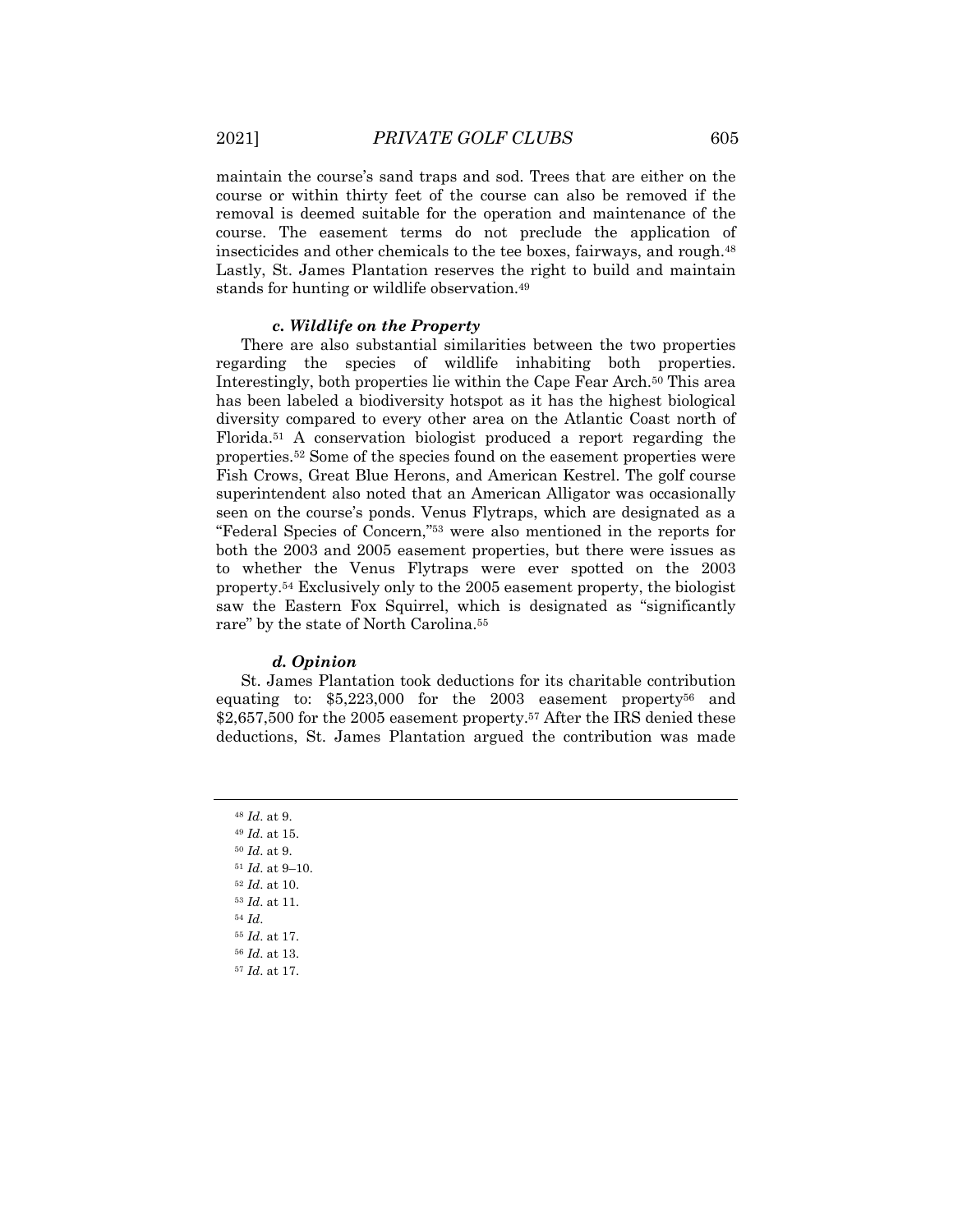exclusively for conservation purposes under  $\S 170(h)(4)$ .<sup>58</sup> Specifically, St. James Plantation argued: (1) the contributions protected a relatively natural habitat and; (2) the contributions preserve open space.<sup>59</sup>

#### **i. Relatively Natural Habitat**

The regulations provide that in order to satisfy the "protecting natural habitat" requirement under  $\S 170(h)(4)(A)(ii)$ , the contribution must "protect a significant relatively natural habitat in which a fish, wildlife, or plant community or similar ecosystem, normally lives.<sup>"60</sup> The regulations do permit some changes to be made to the environment, as long as the wildlife continues to live there in a "relatively natural state."61

The court analyzed the various places on the easement properties to see whether the golf course constituted a relatively natural habitat for the wildlife.62 First, most ponds on the golf courses didn't contain natural edges that would provide "transition zones" for reptiles and birds.63 In fact, most of the ponds' edges were either manicured or contained no edge at all. The expert testified that a diverse body of plants and animals could inhabit the edges of the ponds if the edges were not mowed or regularly sprayed.64 Subsequently, the court held that a pond with no edge could not provide a relatively natural habitat for amphibians and birds.<sup>65</sup>

Next, the court highlighted the fact that the tee boxes, greens, and fairways within the 2003 easement area were sodded with nonnative grasses.66 The court mentioned that these nonnative grasses could not provide a relatively natural habitat for the Venus Flytrap.67 Further, although Venus Flytraps were rare to the property, they were not considered threatened or endangered.68

The IRS argued that the 2003 easement property was not relatively natural because the golf course sprayed fertilizers, insecticides, and other chemicals on the property.69 St. James Plantations applied these

<sup>58</sup> *Id*. at 20.

<sup>59</sup> *Id*.

<sup>60</sup> *Id*. at 24 (quoting Treas. Reg. § 1.170A–14(d)(3)(i) (1986)).

<sup>61</sup> *Id*. at 25 (citing Treas. Reg. § 1.170A–14(d)(3)(i) (1986)).

<sup>62</sup> *Id*. at 26–40.

<sup>63</sup> *Id*. at 30.

<sup>64</sup> *Id*. at 31.

<sup>65</sup> *Id*. at 30.

<sup>66</sup> *Id*. at 36.

<sup>67</sup> *Id*. at 35.

<sup>68</sup> *Id*. at 35–36.

<sup>69</sup> *Id*. at 36.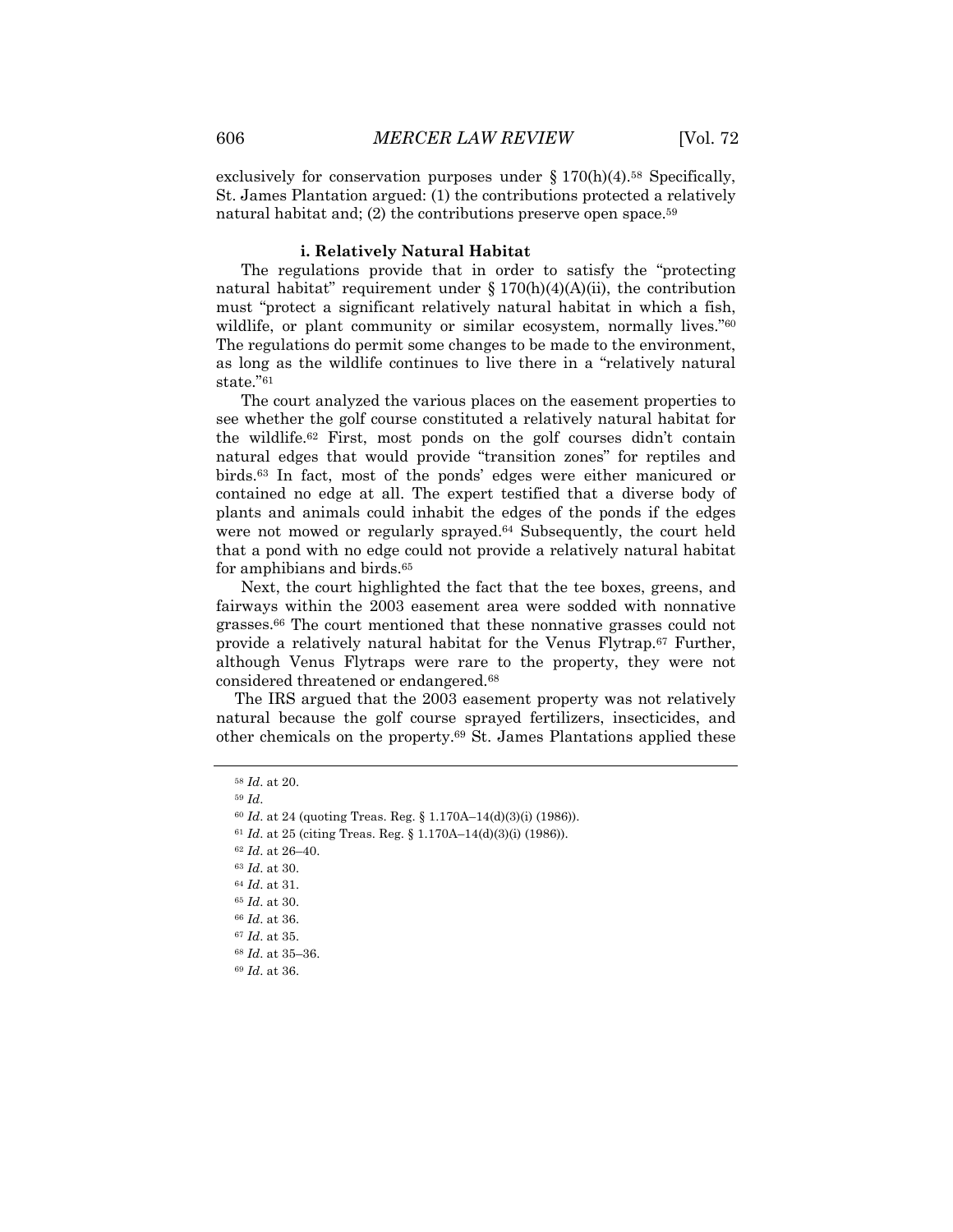chemicals to nearly sixty-three percent of the 2003 easement property.70 The Treasury Regulations state that if an ecosystem "could be injured or destroyed by the use of pesticides[,]" then there is no conservation purpose.71 Following the expert's testimony, the court concluded that the chemicals sprayed on the property supply nourishment to the nonnative grasses "without regard for any conservation purpose of the 2003 easement."72 The court ultimately concluded that, based on the evidence presented by both parties' experts, wildlife and plants are not likely to be observed or "normally live" on the easement property.73

#### **ii. Preservation of Open Space**

The conservation purpose, stated under  $\S 170(h)(4)(A)(iii)$ , can be for the preservation of open spaces.74 The conservation easement has to be "pursuant to a clearly delineated Federal, State, or local government conservation policy . . . or be for the scenic enjoyment of the general public[.]"75 Further, in order to satisfy the conservation purpose of preserving open space, the open space must also "yield a specific public benefit."76

With regard to a government policy, the court determined that St. James Plantation failed to provide any government policy that would apply to either of the easements.77 While both easements do include several North Carolina laws, there is no explanation or analysis as to how the easement properties contributed to the stated conservation purposes within those laws.78 The court quickly dispensed this argument and considered the scenic enjoyment prong of the statute.79

The preservation of open space can be for the scenic enjoyment for the general public if "development of the property would interfere with a scenic panorama that can be enjoyed from a park, nature preserve, road, waterbody, trail, or historic structure or land area, and such area or transportation way is open to, or utilized by the public."80 If only a small portion of the easement property is visible to the public, then this

<sup>70</sup> *Id*.

<sup>71</sup> *Id*. (quoting Treas. Reg. § 1.170A–14(e)(2) (1986)).

<sup>72</sup> *Id*. at 13.

<sup>73</sup> *Id*.

<sup>74</sup> *Id*. at 52.

<sup>75</sup> *Id*. (citing I.R.C § 170(h)(4)(A)(iii)).

<sup>76</sup> *Id*. (citing I.R.C § 170(h)(4)(A)(iii)).

<sup>77</sup> *Id*.

<sup>78</sup> *Id*.

<sup>79</sup> *Id*. at 53.

<sup>80</sup> *Id*. (quoting Treas. Reg. § 1.170A–14(d)(4)(ii) (1986)).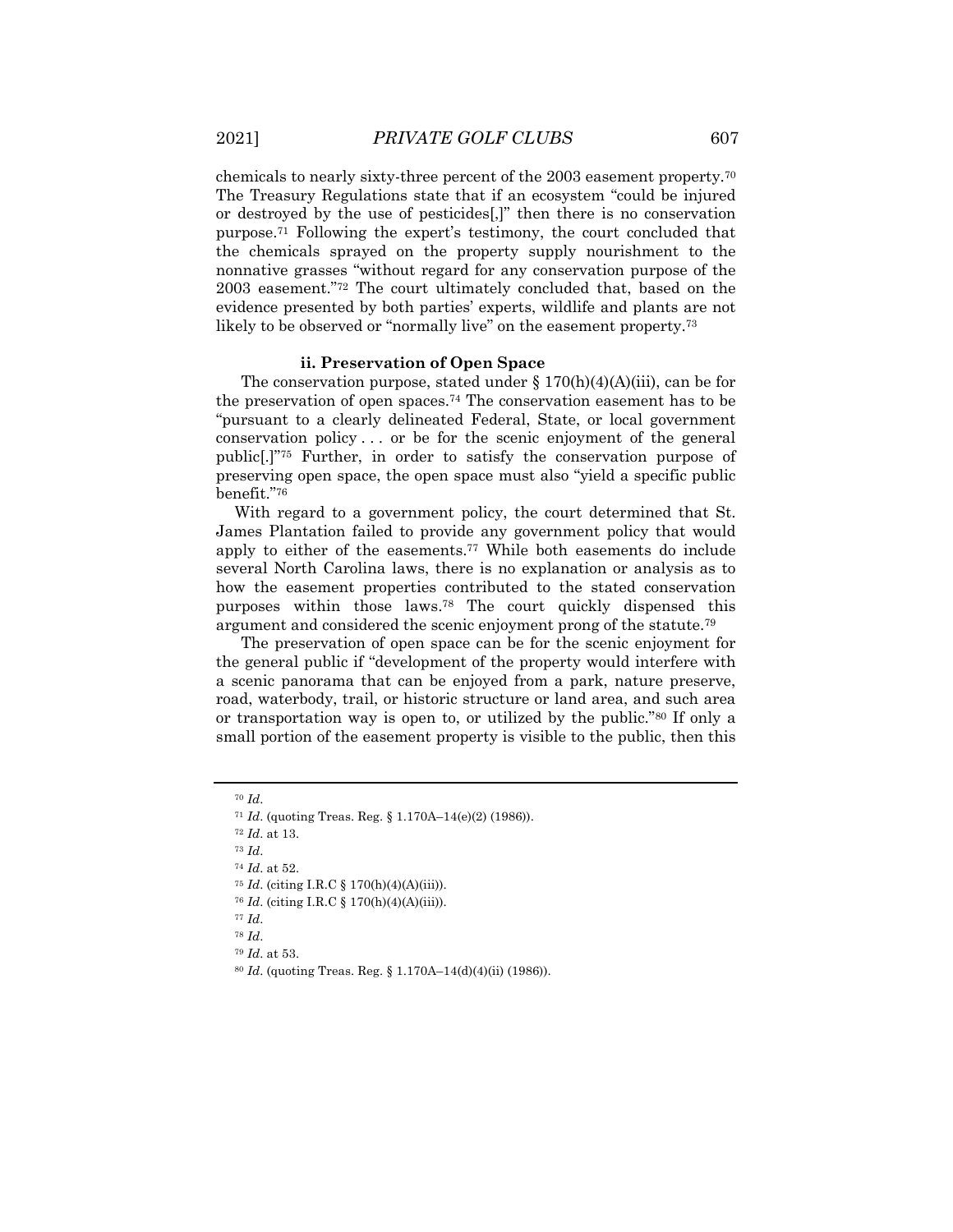may be inadequate to satisfy the charitable donation, but the entire property need not be visible to the public.81

The court held that St. James Plantation could not establish that either easement property met the scenic enjoyment of the general public or significant public benefit requirements.82 First, the court focused on the access to the property.83 In order to access any of the golf courses, one has to be a member or a guest of a member belonging to St. James Plantation.84 While the public may be able to gain access into St. James Plantation, guards at each of the posts monitor the access to the community.85 Second, St. James Plantation argued that the regulations only require that the public has visual access to the property, not physical access.86 This is true. However, the court said that there was no evidence that even visual access was attainable by the public.87 The public could not view the easement property from waterways or public highways.<sup>88</sup> Ultimately, the court said that the "barriers" to visual access, including the residential properties within the development, is probably a reason why neither the 2003 nor 2005 easement deed listed "scenic enjoyment of the general public" as a conservation purpose.89

# **2.** *PBBM-Rose Hill, Ltd. v. Comm'r***, 900 F.3d 193 (5th Cir. 2018)**

*PBBM v. Comm'r*<sup>90</sup> involved an easement property that encumbered a golf course.91 In 2002, Rose Hill County Club conveyed roughly 241 acres to PBBM Rose Hill, Ltd ("PBBM"). The property consisted of a twenty-seven-hole course, golf facilities, and a clubhouse for the residential community. In 2002, PBBM conveyed 234 of the 241 acres to the North American Land Trust ("the Land Trust"). The golf course was included in the conservation property. The seven acres that were not conveyed to the Land Trust consisted of the clubhouse and course maintenance areas. The listed conservation purposes in the deed were a direct reflection of § 170(h)(4)(A). Later, Rose Hill Plantation Property Owners Association, Inc. ("POA") bought the property. After filing its

<sup>82</sup> *Id*.

<sup>84</sup> *Id*. at 53.

- <sup>85</sup> *Id*. at 53–54.
- <sup>86</sup> *Id*. at 54 (citing Treas. Reg. § 1.170A–14(d)(4)(ii)(B) (1986)).
- <sup>87</sup> *Id*.
- <sup>88</sup> *Id*.
- <sup>89</sup> *Id*.
- <sup>90</sup> PBBM-Rose Hill, Ltd. v. Comm'r, 900 F.3d 193 (5th Cir. 2018).
- <sup>91</sup> *Id*. at 198.

<sup>81</sup> *Id*.

<sup>83</sup> *Id*. at 53–54.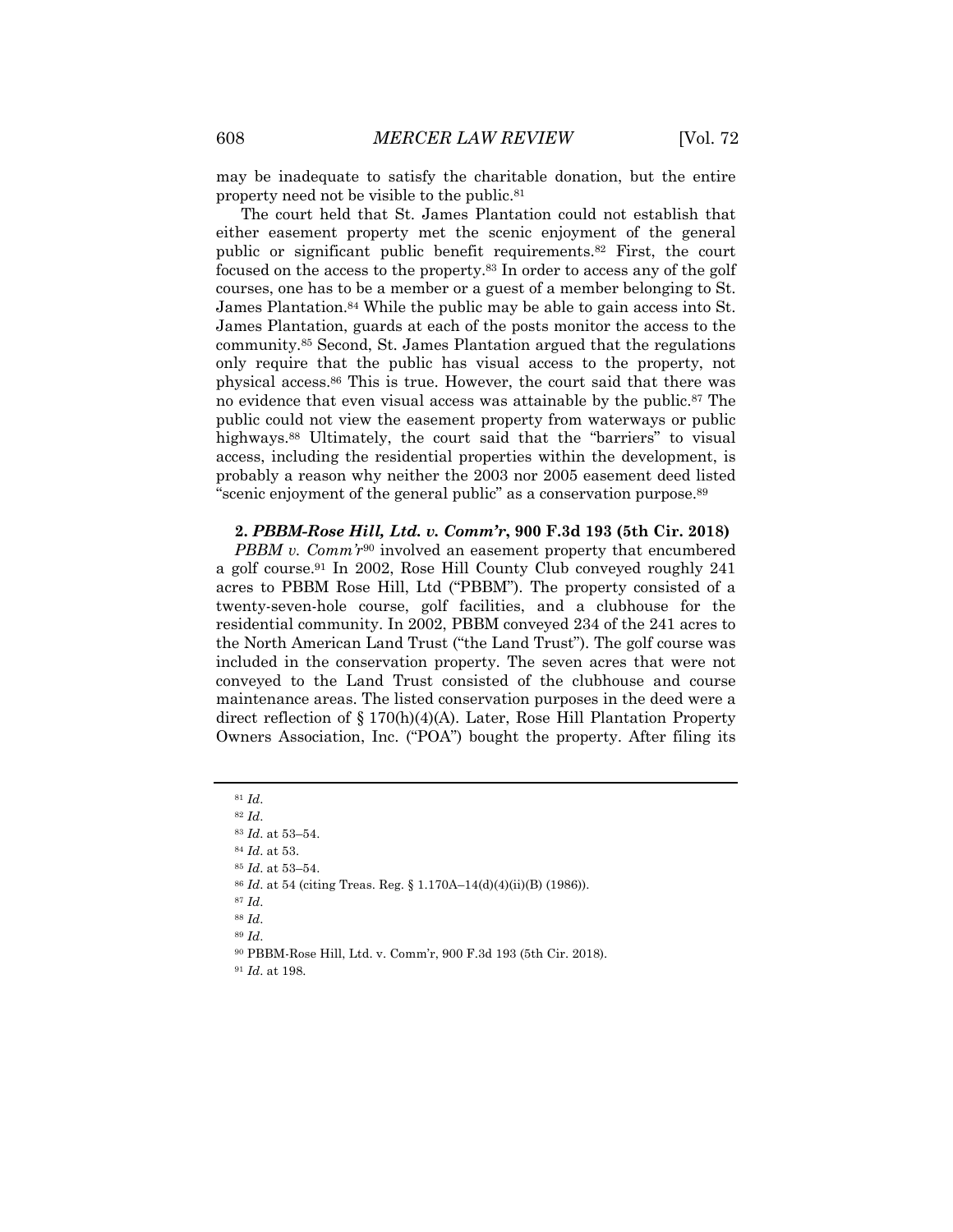partnership tax return for the 2007 tax year, PBBM claimed a deduction of \$15,160,000 for donating the property as a conservation easement.92 It wasn't until 2014 that the IRS denied the deduction and tacked on penalties for overvaluing the conservation easement. The court below, the United States Tax Court, held that the contribution did not satisfy any of the conservation purposes under  $\S 170(h)(4)(A)(i)$ –(iii), and the value of the conservation easement property was only \$100,000.<sup>93</sup> The Court of Appeals for the Fifth Circuit ultimately determined that the contribution did, in fact, satisfy the conservation purpose of "preserving land for outdoor recreation by the general public" under  $\S 170(h)(4)(a)$ .<sup>94</sup> However, the contribution failed to meet the perpetuity requirement  $\S 170(h)(5)$ . Thus, PBBM was barred from claiming a deduction from its contribution.95

#### *a. Use and Access by the General Public*

In order for PBBM to satisfy the use by the general public requirement, the regulations state that the easement property must be "for the substantial and regular use of the general public."96 There were two provisions in the deed that seemed to conflict with each other regarding the use of the general public. One provision provided that the easement property must "be open for use by the general public,"97 while another clause expressed that there was no right of access by the general public.98 Below, the United States Tax Court concluded that the contribution of the property did not preserve the property for outdoor recreation and public use of the property.99 The Tax Court based its decision on how the property was used, once the conservation easement was established.100 Notably, once POA bought the easement property, which included the golf course, POA transformed a section of the property into a park.101

Some key facts regarding the public's use and access are as follows. First, in order for someone to gain access to the community, they must enter through a controlled gatehouse. Upon entry, the patron is

- <sup>96</sup> *Id*. (quoting Treas. Reg. § 1.170A–14(d)(2)(ii) (1986)).
- <sup>97</sup> *Id*.

<sup>92</sup> *Id*. at 199.

<sup>93</sup> *Id*. at 200. <sup>94</sup> *Id*. at 201.

<sup>95</sup> *Id*.

<sup>99</sup> *Id*.

<sup>100</sup> *Id*. at 201–02.

<sup>101</sup> *Id*. at 202.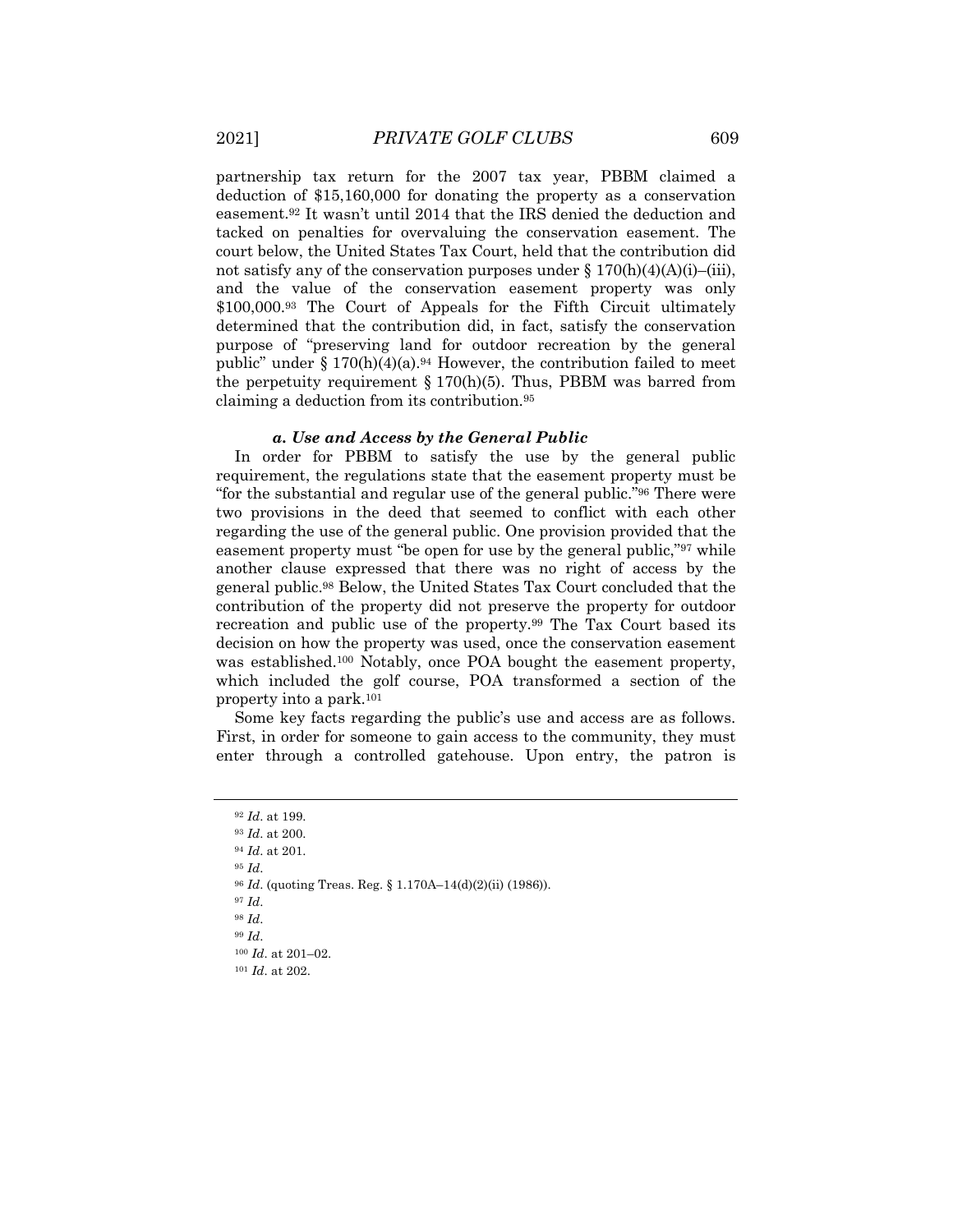provided a restricted pass for their vehicle. The pass lays out the visitor's access to specified amenities (like the golf course and restaurant) and warns visitors that access to other areas outside the scope of their visit amounts to trespassing.102

On appeal, PBBM argued that the court should only be bound to look at the language in the deed itself, rather than the actions of the owner in deciding whether the contribution of the property was exclusively for a conservation purpose. To support its stance, PBBM referenced a regulation regarding public access: "The amount of access afforded the public by the donation of an easement shall be determined with reference to the amount of access permitted by the terms of the easement which are established by the donor, rather than the amount of access actually provided by the done organization."103 The Fifth Circuit noted that while this provision applies to historic preservation easements, there are a number of other regulations that state public access should be measured by analyzing the precise language of the deed.104 Ultimately, the court sided with PBBM agreeing that in deciding whether the public access requirement is satisfied the focus of the analysis should be directed toward the terms of the deed itself, rather than the actual use the easement property itself after the contribution.105

#### **3. What Happened in** *Champions***?**

In *Champions Retreat Golf Founders, v. Comm'r*, 959 F.3d 1033 (2020)106 the primary issue the court needed to address was whether the easement property would satisfy the conservation purposes of protecting wildlife or preserve an open space easement under § 170(h)(4).107 The Court of Appeals for the Eleventh Circuit noted that the easement property would certainly meet the criteria without the presence of the golf course.108 However, the court reversed the Tax Court's decision because the Code does not rule out a conservation easement simply due to the fact it includes a golf course.109 The court

<sup>102</sup> *Id*.

<sup>103</sup> *Id*. (quoting Treas. Reg. § 1.170–14(d)(5)(iv)(C) (1986)).

<sup>104</sup> *Id*.

<sup>105</sup> *Id*. at 202–03. (also basing decision on "South Carolina's rule of construction that '[t]he intention of the grantor [of the easement] must be found within the four corners of the deed." Windam v. Riddle, 381 S.C. 192, 201, 672 S.E.2d 578, 583 (2009) (quoting Gardner v. Mozingo, 293 S.C. 23, 25, 358 S.E.2d 390, 392 (1987))).

<sup>106</sup> Champions Retreat Golf Founders, v. Comm'r, 959 F.3d 1033 (2020).

<sup>107</sup> *Id*. at 1036.

<sup>108</sup> *Id*. at 1034.

<sup>109</sup> *Id*. at 1034.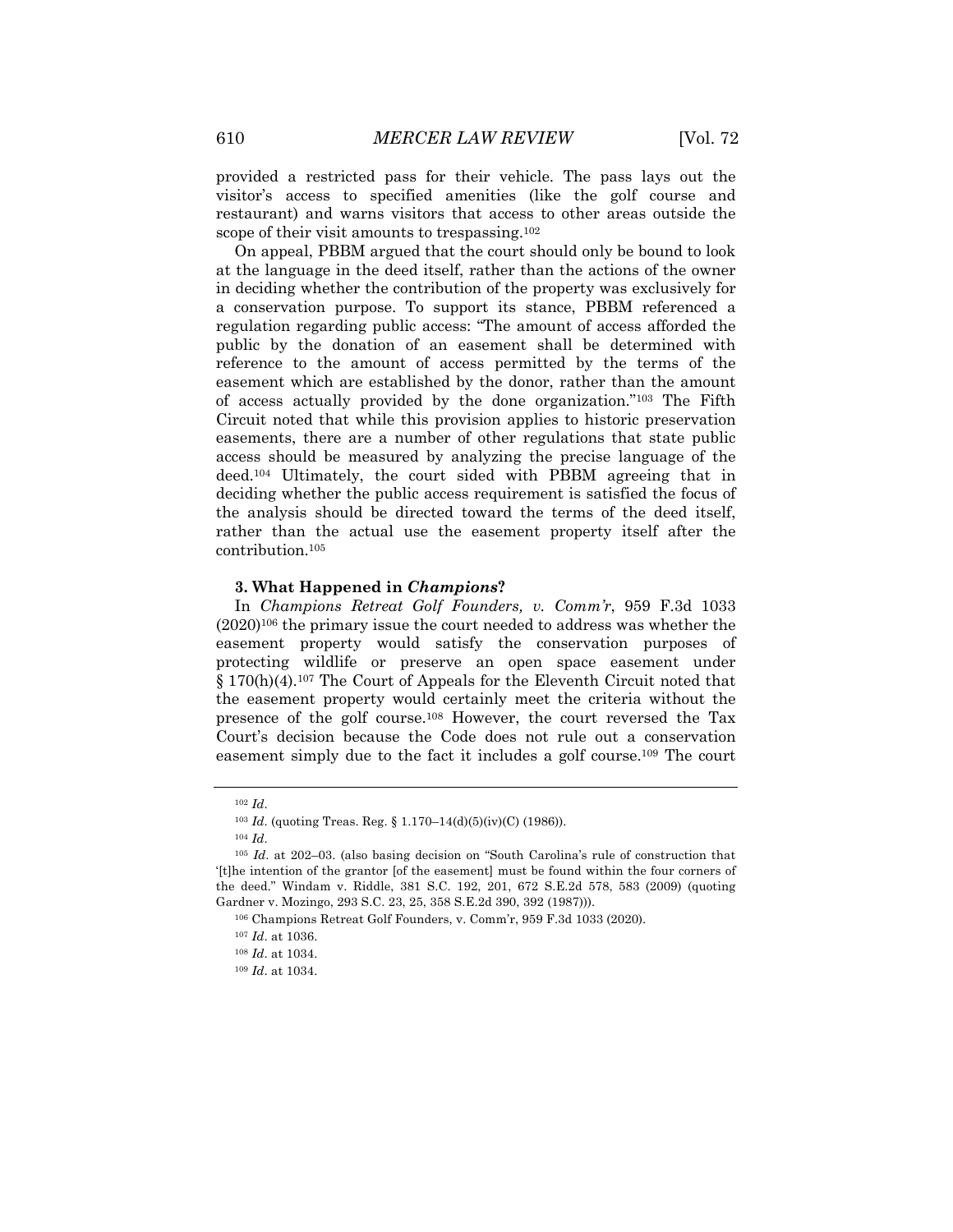first defined the parameters of the issue by outlining the regulations that applied, because the Tax Code requires that deductions for conservation easements comply with the Treasury Regulations.110

#### *a. Ecosystem and Endangered Species*

A contribution "to protect a significant relatively natural habitat in which a fish, wildlife, or plant community, or similar ecosystem normally lives" will fulfill the conservation purpose.<sup>111</sup> On appeal, Champions argued that because the word "significant" doesn't appear in the Code, and that this requirement conflicts with the Code.112 However, the court provided that the Code would not be interpreted to apply to a "trivial habitat" such as a few ants on the property or animals that were not in serious need of protection.113 Further, the court said that the regulation encompasses three kinds of qualifying significant habitats and ecosystems.114 Nevertheless, only two are relevant here.115

The first is "habitats for rare, endangered, or threatened species of animal, fish, or plants."116 The second is "natural areas which are included in, or which contribute to, the ecological viability of a local, state, or national park, nature preserve, wildlife refuge, wilderness area, or other similar conservation area."117 A pertinent fact here is the conservation property extends to the bank of the Savannah River, and, just across the river, is a large national forest.118 In sum, Champions can claim a deduction for its contribution if the easement property includes rare or endangered species or if the property supports the "ecological viability" of the neighboring national forest.119

The fact that a golf course was included in the easement property did not change the court's analysis.120 The court noted that the Code simply requires a "relatively natural habitat ... or similar ecosystem,"<sup>121</sup> not that the property itself be relatively natural.<sup>122</sup>

<sup>110</sup> *Id*. at 1036 (citing I.R.C. § 170(a)(1)).

<sup>111</sup> *Id*. (quoting Treas. Reg. § 1.170A–14(d)(3)(i) (1986)).

<sup>112</sup> *Id*.

<sup>113</sup> *Id*.

<sup>114</sup> *Id*.

<sup>115</sup> *Id*.

<sup>116</sup> *Id*. (quoting Treas. Reg. § 1.170A–14(d)(3)(ii) (1986)).

<sup>117</sup> *Id*. (quoting Treas. Reg. § 1.170A–14(d)(3)(ii) (1986)).

<sup>118</sup> *Id*. at 1036–37.

<sup>119</sup> *Id*. at 1037.

<sup>120</sup> *Id*.

 $121$  *Id.* (quoting I.R.C. § 170(h)(4)(A)(ii)).

<sup>122</sup> *Id*.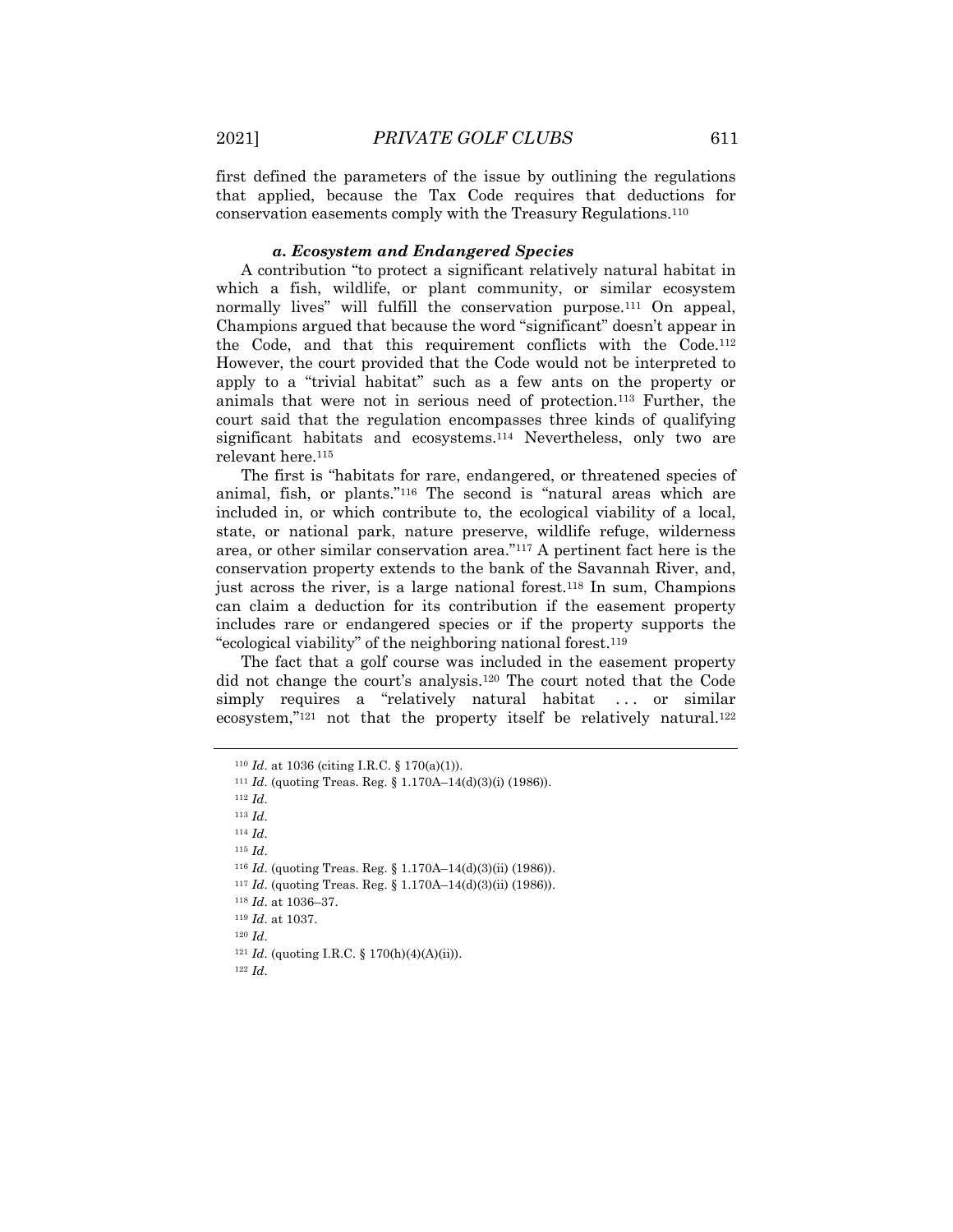Further, the deduction will be allowed although the property "has been altered to some extent by human activity,"123 as long as "the fish, wildlife, or plants continue to exist there in a relatively natural state."124 The court of appeals cited cases, as well as *PBBM*, noting that the golf courses can be included in easement properties as long as they satisfy the requirements.125

The court next examined the facts indicating the types of species that dwell on the easement property.126 First, the court focused on the species of birds located or observed on the property.127 Altogether, the parties' experts observed sixty-one species of birds on the easement property.128 Twenty-six out of the sixty-one species of birds were listed by conservation organizations as a priority.129 The IRS argued that the habitat is not relatively natural due to the presence of the fairways and greens, stating they contain non-native grasses like bermuda.130 The court of appeals countered by providing the relevant inquiry: we ask whether the habitat is natural, not whether all of the property is natural.131 The regulation provides, as long as "the fish, wildlife, or plants continue to exist there in a relatively natural state" the property may be altered to an extent.132 In fact, the IRS's expert found the habitat of the easement property relatively appropriate for the birds.<sup>133</sup> The court narrowed the issue by focusing on whether the existence of these birds indicates that the easement property constitutes a significant habitat for "rare, endangered, or threatened species."134 The court held that the property did.135

Next, the court focused on the presence of the southern fox squirrel.136 The species is not classified as threatened, yet the population has declined significantly. The IRS took issue with the fact that the state of Georgia has a six-month hunting season in which hunters can kill up to twelve squirrels per day. The court of appeals

<sup>125</sup> *Id*.

<sup>126</sup> *Id*.

<sup>127</sup> *Id*.

<sup>128</sup> *Id*.

<sup>129</sup> *Id*.

<sup>130</sup> *Id*. at 1038.

<sup>131</sup> *Id*.

<sup>132</sup> *Id*. (quoting Treas. Reg. § 1.170A–14(d)(3)(i) (1986)).

<sup>133</sup> *Id*.

<sup>134</sup> *Id*. at 1037. <sup>135</sup> *Id*.

<sup>136</sup> *Id*. at 1038.

<sup>123</sup> *Id*. (quoting Treas. Reg. § 1.170A–14(d)(3)(i) (1986)).

<sup>124</sup> *Id*. (quoting Treas. Reg. § 1.170A–14(d)(3)(i) (1986)).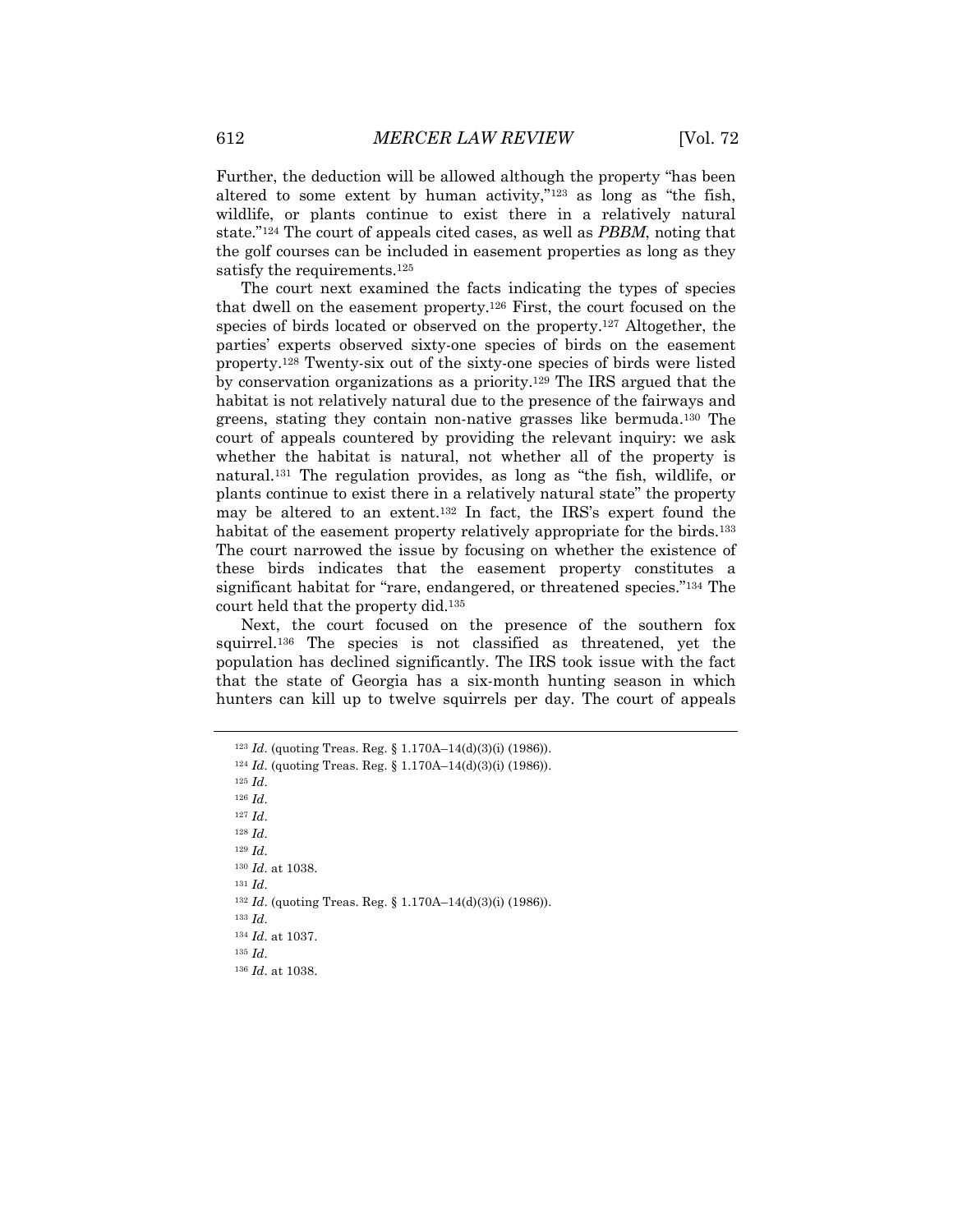noted that this was not a valid reason for the IRS to downplay the importance of preserving the species, despite Georgia's hunting practices, because southern fox squirrels have protection under federal law.137 Ultimately, the court concluded that protecting the southern fox squirrel would not, by itself, form a conservation purpose, but the evidence weighed in favor of Champions.138

Lastly, the court drew its attention to the presence of the rare plant species—the denseflower knotweed.139 The denseflower knotweed only encumbered roughly seven percent of the easement property, with the ability to inhabit up to seventeen percent. However, the court downplayed the plant's limited coverage on the property and said it was still "worthy of protection"140 The IRS primarily attacked the protection of the denseflower knotweed from the position that segments of the golf course naturally drain toward the property where the knotweed is located. Because the golf course sprays chemicals regularly, the IRS argued that the knotweed might actually diminish when the chemicals run off. The court quickly dismissed this line of argument.141 The issue, the court said, is whether the easement itself increases the likelihood that the flower will be preserved, not whether the chemicals will destroy the knotweed.142 The court highlights the fact that the easement requires Champions to adhere to the suitable environmental practices prevalent in the golf industry.143 The easement increases the likelihood that the denseflower knotweed will be protected for two reasons provided by the court.144 First, without the easement, there would be no duty to adhere to the environmental practices of the golf industry.145 Second, because "unrestrained development" would create a greater threat to the property where the plant is located than the golf course.146

The court quickly and lastly concluded that although the easement property abuts the Savannah River and contributes to the ecological

- <sup>139</sup> *Id*. at 1039.
- <sup>140</sup> *Id*.
- <sup>141</sup> *Id*.

- <sup>143</sup> *Id*.
- <sup>144</sup> *Id*. <sup>145</sup> *Id*.
- <sup>146</sup> *Id*.

<sup>137</sup> *Id*.

<sup>138</sup> *Id*. at 1038–39.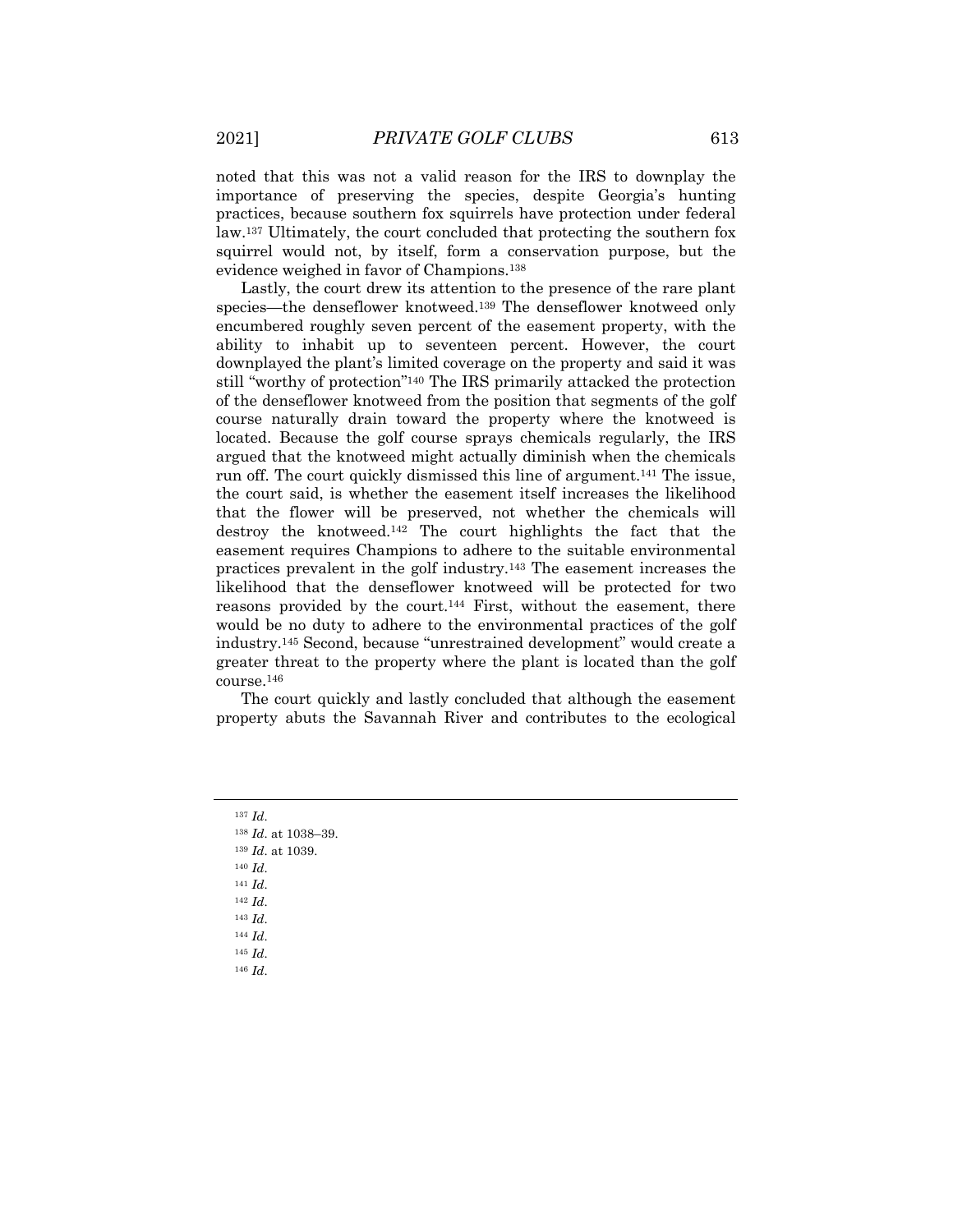viability of the neighboring national forest, this, independently, does not form a conservation purpose.147

#### *b. Scenic Enjoyment*

The Tax Code allows a charitable deduction for a conservation easement if the purpose is for "the preservation of open space where such preservation is for the scenic enjoyment of the general public."<sup>148</sup> The regulations provide that in order for an easement to preserve open space for the scenic enjoyment of the public, the donation must "yield a significant public benefit."149 The easement can also be for the scenic enjoyment of the public if it "can be enjoyed from a park, nature preserve, road, *waterbody* . . . [if] such area or transportation way is open to, or utilized by, the public."150 Further, only visual access to the property is required, not physical.151 Moreover, while the whole property doesn't need to be visible to the public, if only a minute fraction of the property is visible to the general public, then the contribution may not comply with the requirements.152

The facts establish that the public can canoe and kayak either on the Savannah River, located beside the easement property, or on the Little River, which trickles through the easement.153 From the river, the golf course and the easement's natural areas are readily observable. There was a video in the record that demonstrated the apparent contrast between the views of the easement property and the views located further down the Savannah River. Particularly, the views down river included significant development—condominiums and private homes, while the views of the easement property incorporated the robust trees resting on the property. The court affirmed that preserving the undeveloped and natural views of the easement property, coupled with the national forest on the other side of the river (which was also undeveloped), served a public interest.154 More precisely, the court compared the developed views to the natural views of the easement property and determined that the easement property constitutes an open space providing scenic enjoyment.155

<sup>147</sup> *Id*. at 1039–40.

<sup>148</sup> *Id*. at 1040 (quoting I.R.C. § 170(h)(4)(A)(iii)).

<sup>149</sup> *Id*. (quoting Treas. Reg. § 1.170A–14(d)(4)(i)(B) (1986)).

<sup>150</sup> *Id*. (quoting Treas. Reg. § 1.170A–14(d)(4)(ii)(A) (1986) (emphasis added)).

<sup>152</sup> *Id*. (*See* Treas. Reg. § 1.170A–14(d)(4)(ii)(B) (1986)).

<sup>153</sup> *Id*.

<sup>154</sup> *Id*.

<sup>155</sup> *Id*.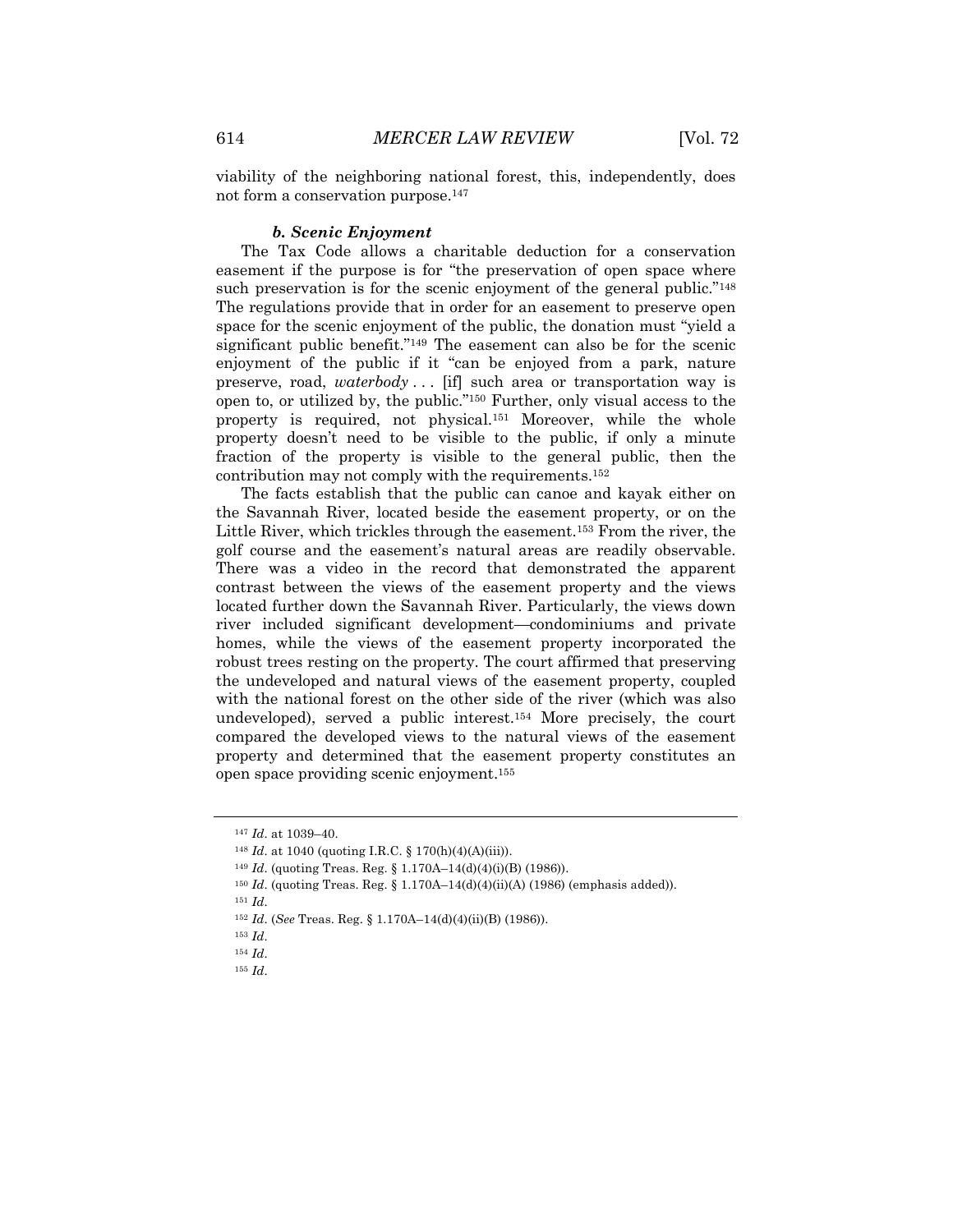The IRS maintained that the banks of both rivers range anywhere from three to ten feet tall.156 The IRS argued that this destroys the prospect for scenic enjoyment by the public.157 Interestingly, the United States Tax Court adopted the same reasoning below.158 Nonetheless, the Eleventh Circuit reasoned that trees, and even buildings, can be seen from the water despite tall embankments.159 Further, the court of appeals argued that if the banks preclude scenic enjoyment, the only objects that are blocked from the public's view are the golf course's "non-natural features."160 From the water level, the relatively flat areas on the course look like open land.161 The court of appeals held that Champions was permitted to claim a deduction because the charitable contribution satisfied the conservation purposes.162

#### IV. ANALYSIS

#### *A. The Correct Framework*

When individuals or private businesses decide to make a charitable donation for conservation purposes, the courts should adopt the view of the *Atkinson* court. The *Champions* case was wrongly decided as the court was trying to make the facts fit into the parameters of the Code and Treasury Regulations. Specifically, the way in which the *Atkinson* and *Champions* courts view public access, scenic enjoyment, and relatively natural habitats are distinguishable.

#### **1. Scenic Enjoyment: How Much Visual Access is Required?**

Under the Code, one of the conservation purposes is preserving open space for the scenic enjoyment of the general public. Further, the contribution has to yield a significant public benefit. The *Atkinson* decision focused on the public's access to the golf course, while the *Champions* decision dedicated most of the analysis toward the public's visual access while on the rivers. The way in which the courts viewed public visual access differed substantially.

In *Atkinson*, the only way the public could enter the St. James Plantation, and ultimately the easement property, was if they were members of the community or were guests of the members that

<sup>156</sup> *Id*.

<sup>157</sup> *Id*. at 1040–41.

<sup>158</sup> *Id*. at 1041.

<sup>159</sup> *Id*.

<sup>160</sup> *Id*.

<sup>161</sup> *Id*.

<sup>162</sup> *Id*.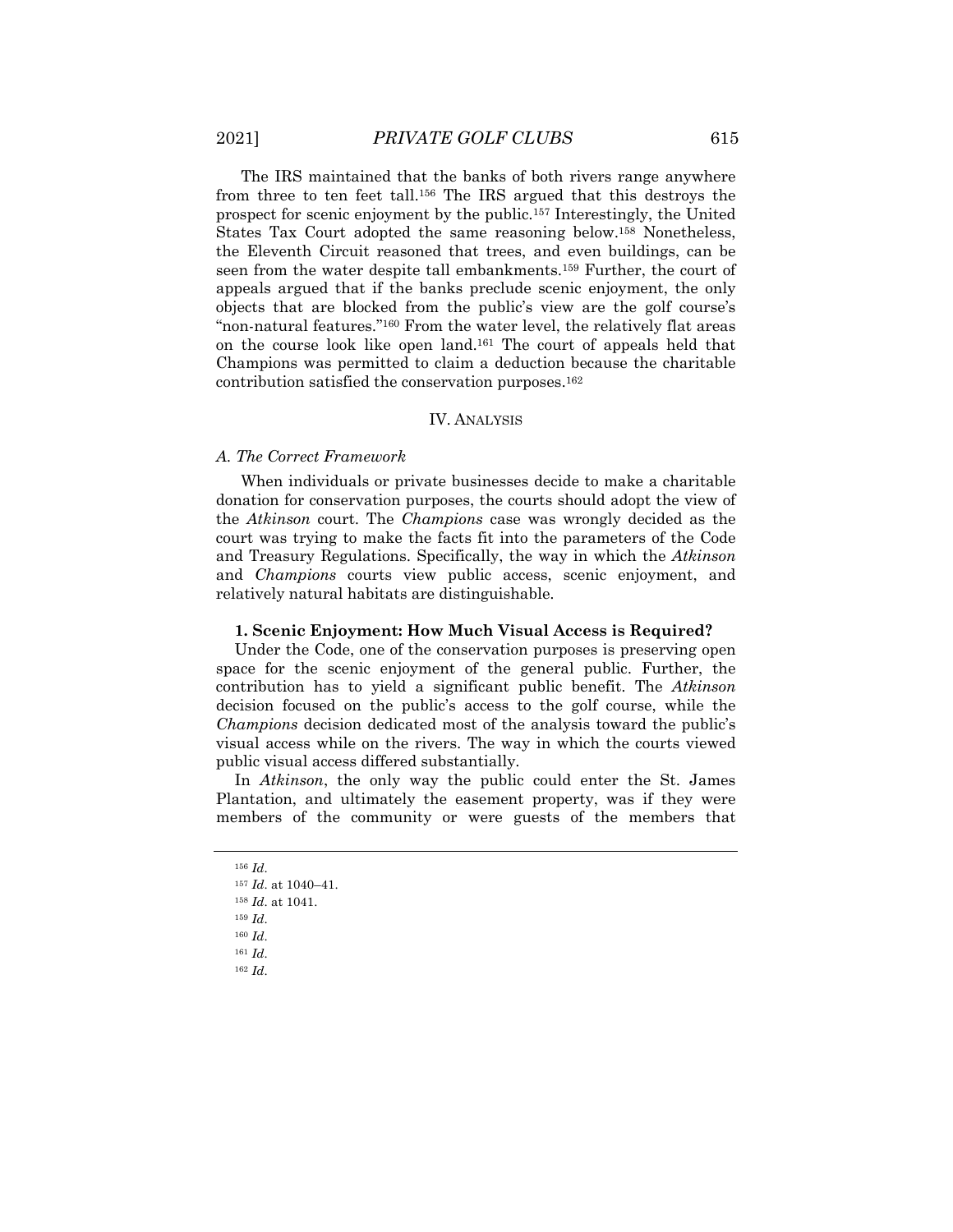belonged to the community.163 Further, the community was gated and monitored by guards at three gatehouses.164 The taxpayers argued that the public had visual access once they are admitted into the property.165 Nevertheless, the court noted that the easement properties are "ringed by houses," indicating that the scenic enjoyment from the road would be limited by these "barriers."166

On the other hand, the court in *Champions* expressed that the scenic views from the river served a public interest, when compared to the more developed, urban areas further downstream.167 Moreover, the court concluded that the tall riverbanks obscure, if anything, the non-natural landscape of the golf course, not the trees themselves.168

The distinguishable issue here is that rather than the public using a road located inside a community to view the property, the public is using a river to "drive by" the property for scenic enjoyment. However, I would argue that the court in *Atkinson* was correct in that the houses were "barriers" that limited the public's scenic enjoyment. I don't see the difference between viewing the easement property in between houses and only being able to see the treetops of the easement property. In my opinion, there aren't just barriers in the *Champions* case—there are actually embankments that preclude the public from viewing the easement property. In *Atkinson*, at least the public could actually see the property.

Further, the court in *Champions* did not address the exclusivity of the private golf course. I'm not sure if this was intentional or not, but it certainly should have been addressed. Similar to the golf course in *Atkinson*, the public could only access the golf course in *Champions* if a member of the community invited them. In light of the legislative history of § 170(h), shouldn't we only allow deductions for conservation purposes only if the public can access the easement property? In both cases, no member can access the property unless they are either invited or a member of the community. It is distinguishable from a park or greenway in which anyone can access and enjoy the easement property.

I also take issue with *Champions* decision in that the court investigated facts that did not involve the easement property and then proceeded to make assumptions based on those facts. The court in *Champions* noted that there was developed property further

<sup>163</sup> T.C. Memo 2015–236 at 53–54.

<sup>165</sup> *Id*. at 54.

<sup>166</sup> *Id*.

<sup>167</sup> 959 F.3d 1033 at 1040.

<sup>168</sup> *Id*. at 1040–41.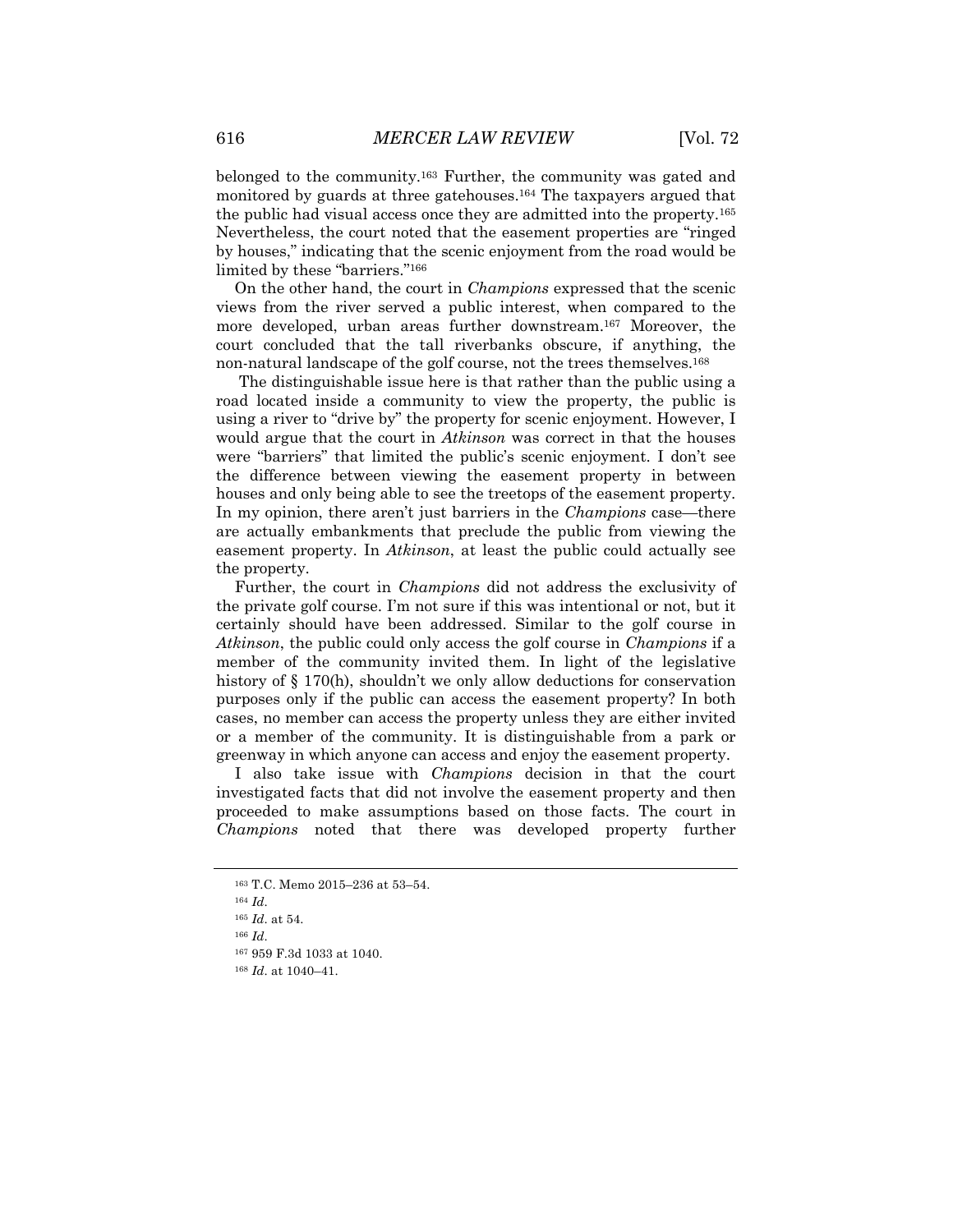downstream, and that "few canoers or kayakers would find [this] scenic."<sup>169</sup> It is unclear how far downstream this developed property is, but I don't see how it is relevant. Moreover, I enjoy viewing developed property from the water or in big cities. The court characterizes this property as an eyesore as if it makes the treetops of the golf course seem more scenic. However, neither the Code nor the Treasury Regulations authorize investigation to this extent.

#### **2. Are We Actually Preserving a "Relatively Natural Habitat?"**

The two decisions also differed in their approaches regarding whether the contribution of the easement property protects a relatively natural habitat. To satisfy the protecting natural habitat purpose requirements pursuant to  $\S 170(h)(4)(A)(ii)$ , the regulations require that the donation "protect a significant relatively natural habitat in which a fish, wildlife, or plant community or similar ecosystem normally lives."<sup>170</sup>

In *Atkinson*, the court emphasized that there were no management plans in place under the easement to protect the longleaf pine trees on the property.171 Under the terms, any trees within thirty feet of the golf course fairways could be cut down and removed from the property.172 Further, the court noted that nonnative grasses, such as 419 Bermuda and Tidwarf, were planted or sodded on the golf course areas.173 These nonnative grasses did not provide a relatively natural habitat for some of the plants that the taxpayers were trying to preserve—the Venus Flytrap and Pitcher Plants.174

Moreover, the court in *Atkinson* underscored the golf course's pesticide practices. The court concluded that the chemicals the course was using, and the manner in which it was being used, "promote[d] the maintenance of nonnative flora without regard for any conservation purpose."175

In *Champions*, the IRS raised the same issues regarding the installation of nonnative grasses on the easement property as well as the pesticides that were injuring the endangered denseflower knotweed.176 As to the former issue, the court said what matters under

<sup>169</sup> *Id*. at 1040.

<sup>170</sup> Treas. Reg. § 1.170A–14(d)(3)(i) (1986).

<sup>171</sup> T.C. Memo 2015–326 at 26–29.

<sup>172</sup> *Id*. at 27.

<sup>173</sup> *Id*. at 34.

<sup>174</sup> *Id*. at 34–35.

<sup>175</sup> *Id*. at 37.

<sup>176</sup> 959 F.3d 1033 at 1038–39.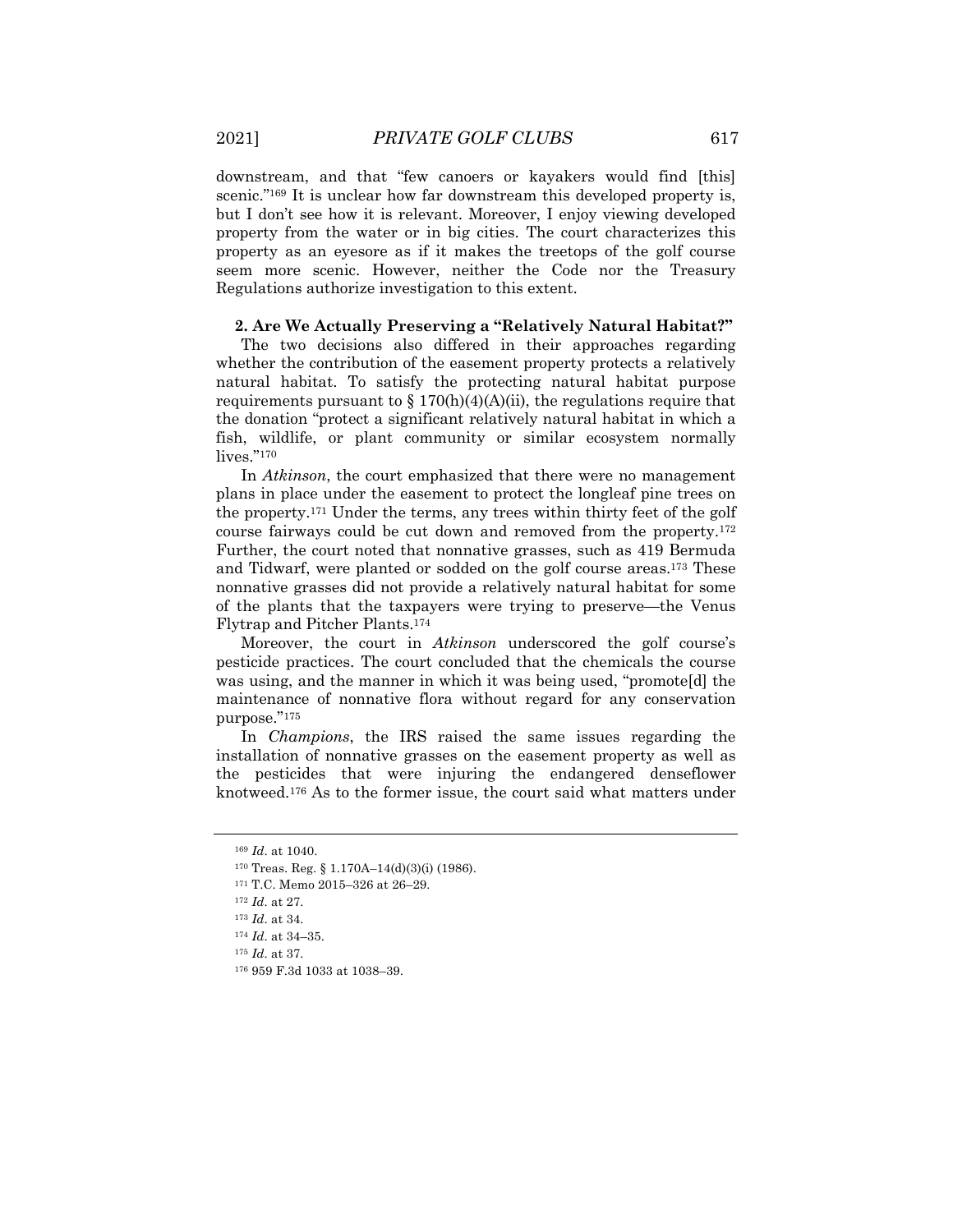the regulation is whether the habitat is natural, not whether all the land is natural.177 Regarding the pesticides, the court stated that the easement only requires Champions to "follow the best environmental practices prevailing in the golf industry."178 Moreover, the court stated that the relevant question is not whether "chemicals from the course may harm the knotweed, but whether the easement improves the chance that the knotweed will be preserved."179

Under the Treasury Regulations, the preservation of land would not satisfy the conservation purpose of preserving open space if an ecosystem "could be injured or destroyed by the use of pesticides . . . ."180 Here, I do not see how actively injuring an endangered species, via spreading chemicals to enhance the nonnative grasses, serves a conservation purpose. The court in *Champions* emphasizes that the golf course's duty is to follow the best environmental practices within the golf industry. But, if the best environmental practice is negating the preservation and protection of an endangered species or a relatively natural habitat, then there needs to be some restrictions. We can't allow private businesses to continue to take deductions for conservation purposes if they aren't actually conserving the habitat or wildlife.

From a business standpoint, wouldn't you want to make sure that you are not killing your prize asset? Saving millions of dollars in taxes far outweighs spending a couple thousand dollars to make sure that the habitat or endangered species is surviving in its natural habitat. Both golf courses could have at least made it look like they were trying to preserve the wildlife.

# *B. How do Atkinson, PBBM, and Champions Affect the Public and Tax Lawyers?*

One of the goals of this comment is to provide a more practical approach in tackling the concerns these three cases raise. There is no doubt that the approaches these three courts adopt will likely confuse the public and practicing estate planners. One of the primary predicaments is how the law will be applied in different areas of the country. Further, the lack of uniformity could result in a chilling effect on the public, causing less property to be contributed for conservation purposes.

The IRS has recently made serious attacks on conservation easement transactions. This section will highlight some of the IRS's

<sup>177</sup> *Id*. at 1038.

<sup>178</sup> *Id*. at 1039.

<sup>179</sup> *Id*.

<sup>180</sup> Treas. Reg. § 1.170A–14(e)(2) (1986).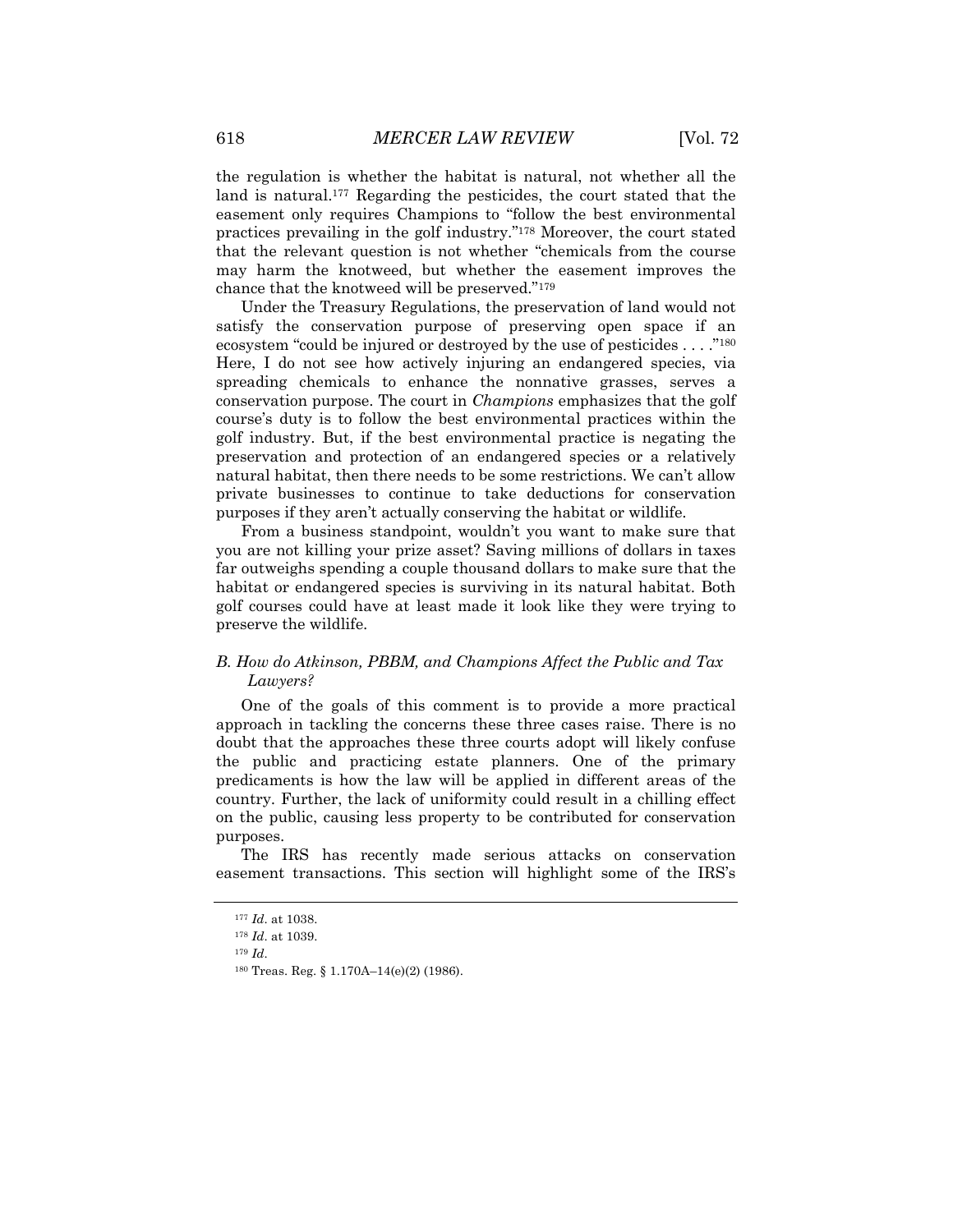recent developments and posture regarding the enforcement of contributions for conservation easements. One of the practical points raised in this section is how the IRS will respond to the Champions decision.

Lastly, the 2020 Presidential Election and COVID-19 have instigated a dramatic economic situation in which many Americans are struggling; yet others are doing relatively well. Taxes, as with every election, are at the forefront of the upcoming election. As a result of these decisions, it will be interesting to see whether private businesses that have struggled over the last year choose to engage in strategic tax planning.

#### **1. The Posture of the IRS**

The IRS recognizes that in order to preserve our land and wildlife, Congress has granted owners an income tax deduction if the individual(s) surrender their ownership rights for the purpose of preservation.<sup>181</sup> In direct conflict with the primary policy of  $\S 170$ , the IRS has seen abusive tactics by taxpayers trying to take advantage of the deduction.182 One of the tactics taxpayers engage in involves a transaction that includes overvalued appraisals on the property.183 Another avenue taxpayers will try is using the property or having the property developed in a manner that in inconsistent with the Code. Others simply involve the taxpayers failing to comply with the Code and Treasury Regulations.184

Just a few months ago, the United States Tax Court rejected four conservation easement transactions.185 In November 2019, the IRS announced that it was going to be turning up the heat on its enforcement of conservation easements.186 The Commissioner of the IRS, Chuck Rettig, said, "We will not stop in our pursuit of everyone involved in the creation, marketing, promotion and wrongful acquisition

<sup>181</sup> *Background-Abusive Transactions Involving Charitable Contributions of Easements*, INTERNAL REVENUE SERVICE, https://www.irs.gov/charities-nonprofits/conservation-easements (last visited Oct. 27, 2020).

<sup>182</sup> *Id*.

<sup>183</sup> *Id*.

<sup>184</sup> *Id*.

<sup>185</sup> *Tax Court strikes down four more abusive syndicated conservation easement transactions; IRS calls on taxpayers to accept settlement offers in syndicated conservation easement cases*, INTERNAL REVENUE SERVICE, https://www.irs.gov/newsroom/tax-courtstrikes-down-four-more-abusive-syndicated-conservation-easement-transactions-irs-callson-taxpayers-to-accept-settlement-offers-in-syndicated-conservation-easement-cases (last visited Oct. 27, 2020).

<sup>186</sup> IRS increases enforcement action on Syndicated Conservation Easements, Internal Revenue Service, https://www.irs.gov/newsroom/irs-increases-enforcement-action-onsyndicated-conservation-easements (last visited Oct. 27, 2020).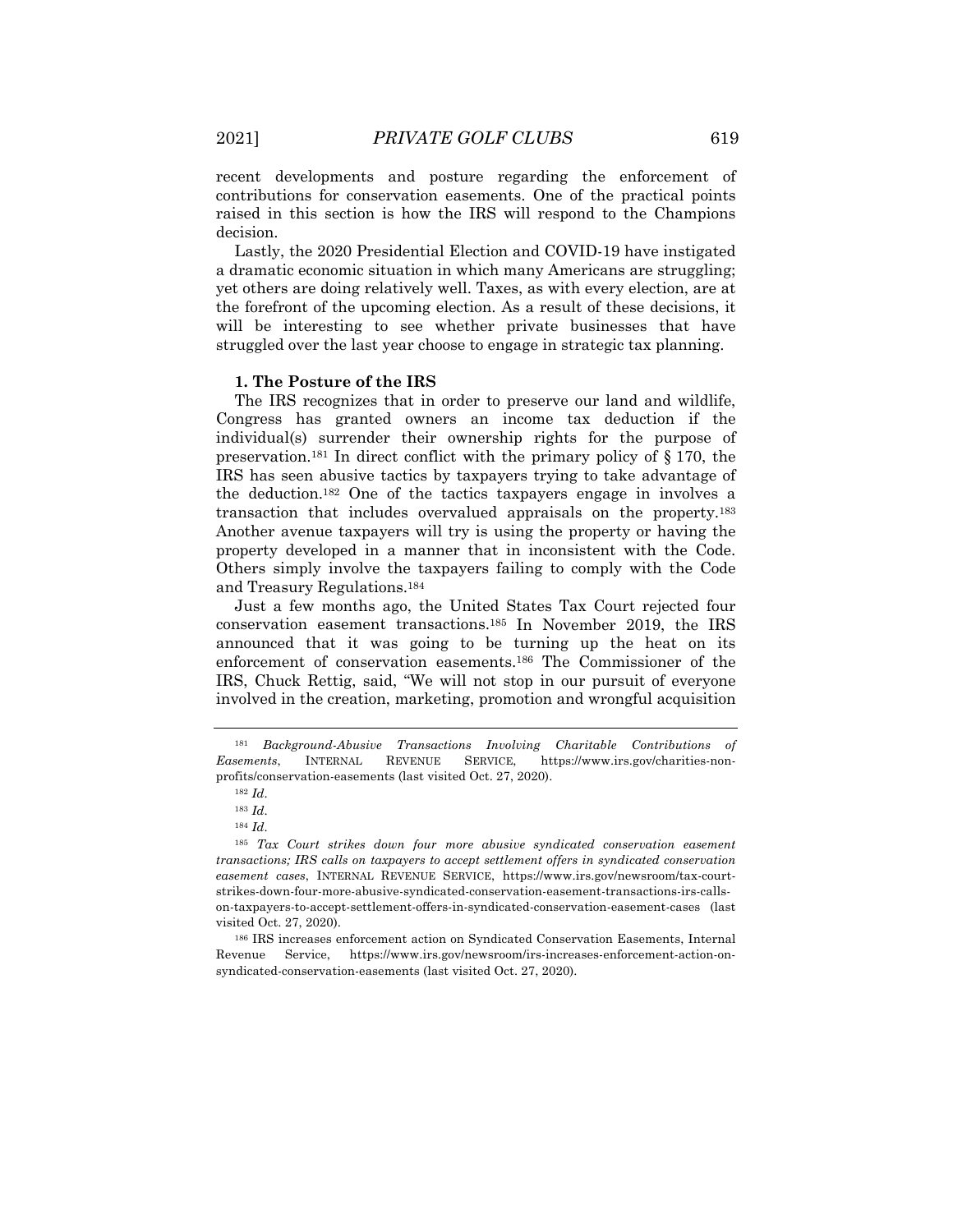of artificial, highly inflated deductions based on these aggressive transactions. Every available enforcement option will be considered including civil penalties and, where appropriate, criminal investigations that could lead to a criminal prosecution."187 Rettig continued, "Abusive . . . conservation easement transactions undermine the public's trust in private land conservation and defraud the government of revenue[.]"188

The IRS understands the importance of preservation and charitable deductions that further conservation purposes as provided by Congress. However, the IRS is starting to catch up to the ways in which taxpayers creatively contribute property "for conservation purposes." As a result, the IRS has buckled down on enforcing compliance with § 170. As a result of the *Champions* decision, my guess is that the IRS will continue to investigate into the particular details of contributions for conservation purposes.

## **2. "Chilling Effect" on Conservation?**

One issue that could arise from the IRS hunting down conservation easements is that private individuals and businesses could be less likely to contribute property. Preserving natural wildlife and land was one of the principal reasons § 170 was put into law. The strict enforcement from the IRS could cause businesses and private individuals to be more hesitant before they decide to contribute property for a conservation purpose. The reality is that some people actually have property they could contribute for a conservation purpose. These recent decisions, however, and the general attitude of the public towards the IRS may result in most people being reluctant to contribute property because of the risk associated with failing to comply with the IRS—especially the penalties.

On the flipside, cases like *Champions* could promote private businesses and individuals to continue to make charitable contributions. In 2020, there has been a lot of economic uncertainty and political unrest. With the 2020 Presidential Election around the corner, private businesses like golf courses, or even neighborhoods and communities, might be inclined to engage in some tax planning before the calendar year comes to a close. Tax planners and businesses should be encouraged by the court of appeals' analysis of the facts presented in *Champions*. Surely, if a business or individual owns property that is similarly situated as the property in *Champions*, the decision, which

<sup>187</sup> *Id*.

<sup>188</sup> *Id*.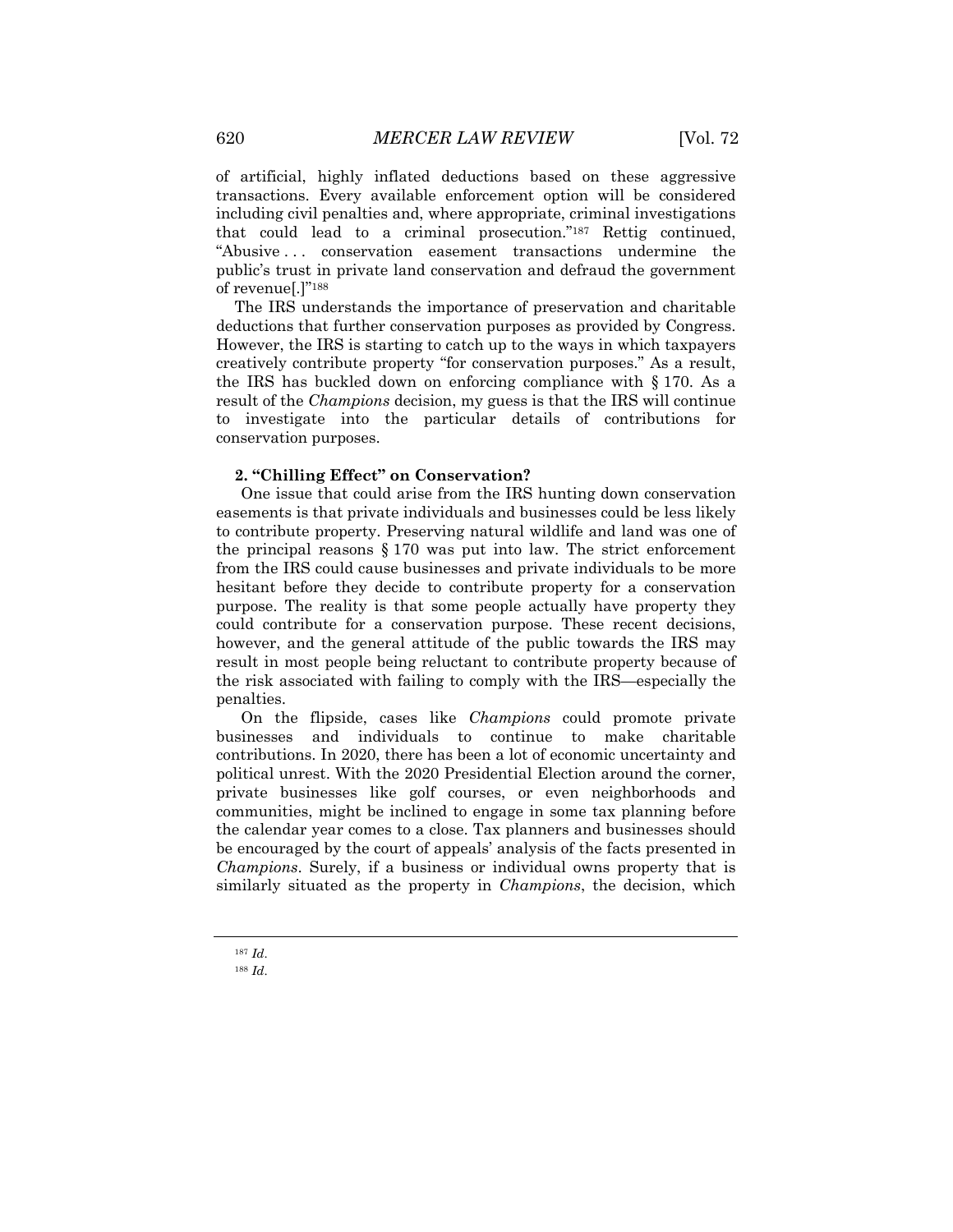was decided during the COVID-19 pandemic, will likely bolster additional charitable contributions for conservation purposes.

#### **3. A Practical Matter**

There is no doubt that tax practitioners and estate planners across the county will be watching for upcoming decisions, if any, from the United States Tax Court and from their United States Courts of Appeals. However, as of right now, the ways in which a lawyer might advise a client in Texas versus Georgia could potentially be different. Certainly, there is a difference between a married couple that owns 100 acres of pure wetlands and a private community that maintains three golf courses, but there needs to be uniformity as to how the courts will apply the Code and Treasury Regulations.

The three cases in this Comment are placed on the opposite ends of a spectrum. On one end, the court in *PBBM* looked exclusively to the terms of the easement. The *Atkinson* and *Champions* courts, on the other end of the spectrum, analyzed the facts concerning the easement property. Although the *Atkinson* and *Champions* opinion resulted in different outcomes, the analysis was the same.

For example, suppose a client, Ms. Smith, walks in and says that she would like to make a charitable contribution consisting of fifty acres of her property. Her property mainly includes open fields with some wooded areas scattered throughout. However, no one can access the property unless Ms. Smith invites them over to her house. Further, no one can see the property from the road because a private, dirt road entrance is the only way to access the property. Let's assume that she has seen one animal on the property that is classified as endangered. How would lawyers advise Ms. Smith? Would they instruct Ms. Smith that the terms of the easement would control or would they tell Ms. Smith that she is at the mercy of the court's analysis of the facts?

My concern is that in some areas of the county, savvy lawyers will take advantage of the *PBBM* approach and advise clients that the court will only look at the easement terms, while attorneys in other states will have to advise their clients that the court will analyze the facts gathered by an expert witness. Hopefully, this dilemma will result in a case that allows a court to carefully and specifically outline a uniform application of the law.

#### V. CONCLUSION

In conclusion, the Eleventh Circuit wrongly decided *Champions*. This opinion makes it easier for private businesses and individuals to take tax deductions without making sure the property or wildlife is actually being preserved. This decision also frustrates the purpose of